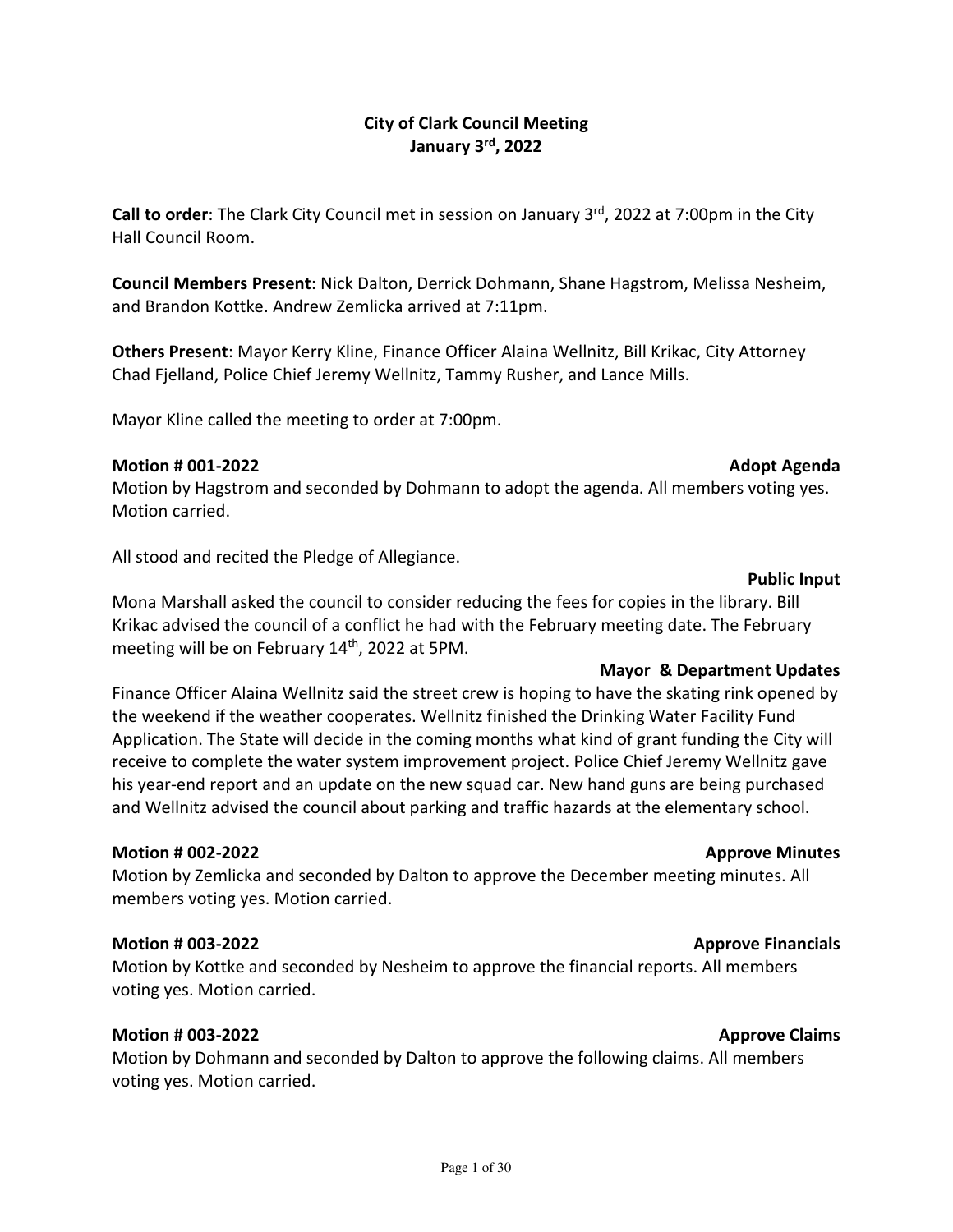#### DECEMBER CLAIMS

| #          | To                                  | For                           |             | <b>Amount</b> |
|------------|-------------------------------------|-------------------------------|-------------|---------------|
| 29433      | Clark Rural Water System            | materials                     | \$          | 13,479.80     |
| 29428      | Eric Brush                          | training in SF                | \$          | 212.56        |
| 29438      | <b>IMEG</b>                         | annual monitoring             | \$          | 3,000.00      |
|            | Northwestern Energy (VOIDED         |                               |             |               |
| 29434      | 29432)                              | utilities                     | \$          | 978.67        |
| 29444      | <b>Amazon Capital Services</b>      | supplies                      | \$          | 222.48        |
| 29437      | Jeff's Vacuum                       | vacuum bags                   | \$          | 24.99         |
| 29430      | The Earphone Connection             | microphone                    |             | 92.99         |
| 2550       | <b>EFTPS</b>                        | <b>Payroll Taxes</b>          | \$ \$ \$ \$ | 3,255.80      |
| 29439      | South Dakota 811                    | locates                       |             | 40.95         |
| 2549       | <b>EFTPS</b>                        | <b>Payroll Taxes</b>          |             | 907.72        |
| 2551       | SD Dept of Revenue                  | November sales tax            | \$          | 91.44         |
| 2552       | SD Dept of Revenue                  | Golf course Nov sales tax     | \$          | 228.66        |
| 29436      | Ron's Saw Shop                      | new saw and repairs           | \$          | 1,556.72      |
| 29431      | <b>Sheri Daniels</b>                | ServeSafe                     | \$          | 190.64        |
| 29435      | SD Dept of Health                   | specimen                      | \$          | 30.00         |
| 29445      | <b>Cardmember Services</b>          | credit card purchases         | \$          | 1,268.64      |
| 2553       | Quill                               | supplies                      | \$          | 358.06        |
| 2557       | A & B Business Solutions            | copier                        | \$          | 92.13         |
| 29446      | Northwestern Energy                 | utilities                     | \$          | 6,103.85      |
| 29449      | Heiman Inc                          | fire extinguisher inspections | \$          | 183.50        |
| 29450      | AT&T                                | utilities                     | \$          | 125.98        |
| 29451      | Jim Holbeck                         | rent                          | \$          | 255.00        |
| 2559       | <b>EFTPS</b>                        | <b>Payroll Taxes</b>          | \$          | 3,308.79      |
| 29442      | <b>Child Support Payment Center</b> | Child Support                 | \$          | 352.62        |
| 29443      | SD Retirement Systems               | <b>Employee Retirement</b>    | \$          | 3,480.40      |
| 29447      | A & B Business Solutions            | new copier                    | \$          | 4,995.00      |
| 29448      | M & T Fire and Safety               | thermal cameras               | \$          | 6,780.00      |
| 29452      | <b>Guardian Fleet Safety</b>        | squad equipment               | \$          | 6,662.70      |
| 29453      | Tony's Collision Center             | squad repairs                 | \$          | 105.00        |
| 29454      | <b>Clark County Auditor</b>         | Tango Tango                   | \$          | 678.00        |
| 29455      | Axon Enterprise, Inc.               | fleet equipment               | \$          | 3,510.90      |
| 29456      | Axon Enterprise, Inc.               | body camera equipment         | \$          | 2,653.21      |
| 2561       | <b>EFTPS</b>                        | <b>Payroll Taxes</b>          | \$          | 832.90        |
| Payroll    | Mayor                               | payroll                       | \$          | 271.58        |
| 12/14/2021 | <b>Finance Office</b>               | payroll                       | \$          | 2,200.00      |
|            | Govt Bldg                           | payroll                       | \$          | 155.93        |
|            | Police                              | payroll                       | \$          | 3,784.04      |
|            | <b>Streets</b>                      | payroll                       | \$          | 4,195.09      |
|            | Sewer                               | payroll                       | \$          | 1,367.12      |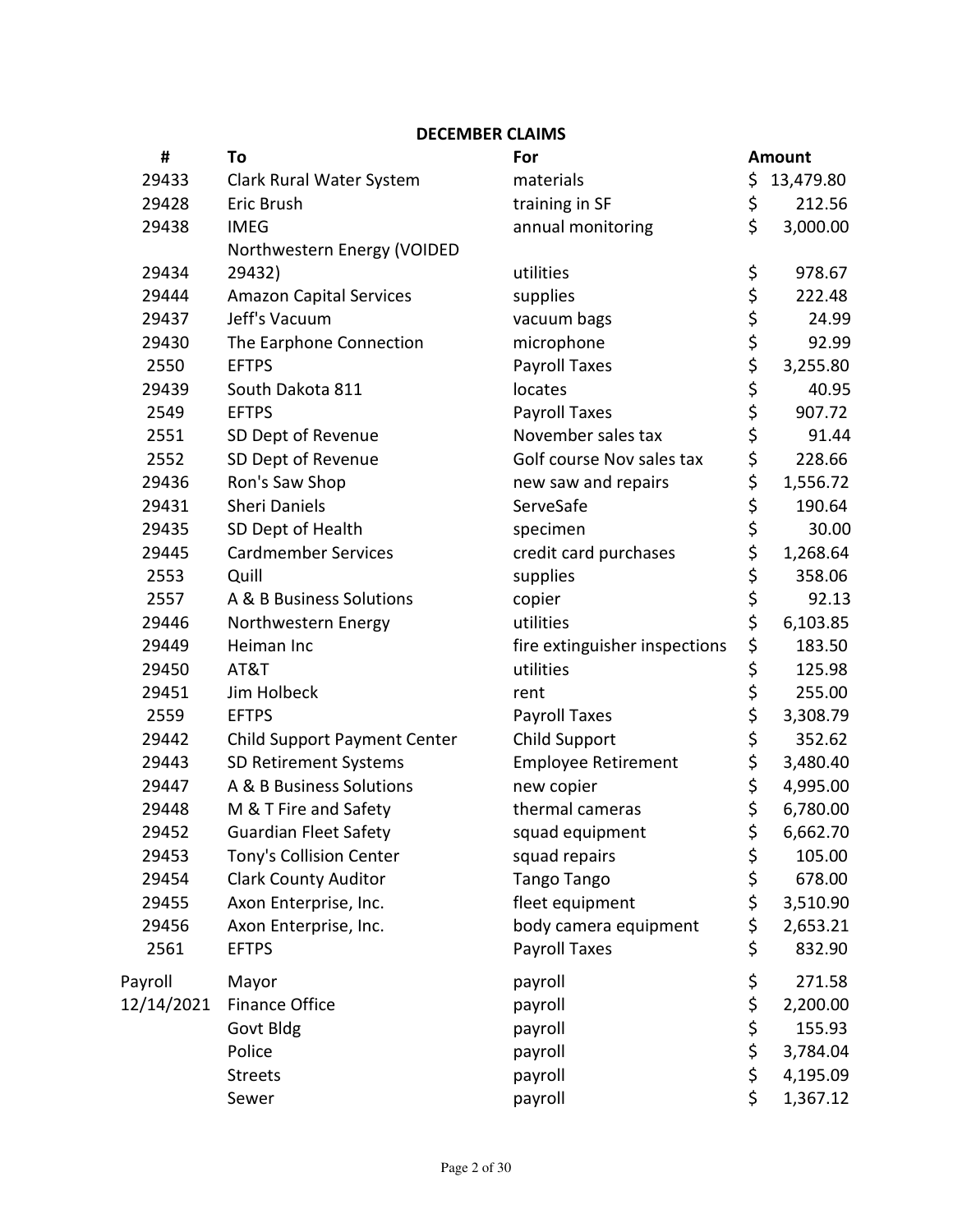|                              | Water                           | payroll                                                         | \$             | 1,367.39      |
|------------------------------|---------------------------------|-----------------------------------------------------------------|----------------|---------------|
|                              | Transit                         | payroll                                                         | \$             | 202.17        |
|                              | Clubhouse                       | payroll                                                         | \$             | 485.23        |
|                              | Library                         | payroll                                                         | \$             | 459.67        |
|                              | \$67.50                         | Overtime included in the above: T. Silkman \$94.50; A. Wellnitz |                |               |
| Payroll<br>12/14/2021        | Council                         | Payroll                                                         | \$             | 6,840.52      |
| Payroll                      | Mayor                           | payroll                                                         | \$             | 221.58        |
| 12/28/2021                   | <b>Finance Office</b>           | payroll                                                         | \$             | 2,125.50      |
|                              | Govt Bldg                       | payroll                                                         | \$             | 97.84         |
|                              | Police                          | payroll                                                         | \$             | 4,034.04      |
|                              | <b>Streets</b>                  | payroll                                                         | \$             | 4,072.17      |
|                              | Sewer                           | payroll                                                         | \$             | 1,333.96      |
|                              | Water                           | payroll                                                         | \$             | 1,334.22      |
|                              | Transit                         | payroll                                                         | \$             | 141.82        |
|                              | Clubhouse                       | payroll                                                         | \$             | 447.13        |
|                              | Library                         | payroll                                                         | \$             | 478.20        |
|                              | \$42.00                         | Overtime included in the above: E. Brush \$27.75; T. Silkman DT |                |               |
| Payroll                      | <b>Finance Office</b>           | payroll                                                         | \$             | 249.61        |
| 12/31/2021                   | Police                          | payroll                                                         |                | 1,300.82      |
| Vacation                     | <b>Streets</b>                  | payroll                                                         | \$<br>\$<br>\$ | 1,084.37      |
| <b>Buy Out</b>               | Sewer                           | payroll                                                         |                | 582.14        |
|                              | Water                           | payroll                                                         | \$             | 582.24        |
|                              |                                 | <b>JANUARY CLAIMS</b>                                           |                |               |
| To                           |                                 | For                                                             |                | <b>Amount</b> |
| SD Police Chief's Assoc.     |                                 | dues                                                            | \$             | 96.61         |
| SD Municipal League          |                                 | dues                                                            | Ş              | 1,324.43      |
| <b>SDML Work Comp Fund</b>   |                                 | dues                                                            | \$             | 10,663.00     |
| SD Assoc. of Code            |                                 |                                                                 |                |               |
| Enforcement                  |                                 | dues                                                            | \$             | 40.00         |
| <b>SD Government Finance</b> |                                 |                                                                 |                |               |
| Officer                      |                                 | dues                                                            | \$             | 70.00         |
|                              | SD Municipal Street Maint.      | dues                                                            | \$             | 35.00         |
| SD Water & Wastewater        |                                 | dues                                                            | \$             | 10.00         |
| <b>SD DANR</b>               |                                 | dues                                                            | \$             | 100.00        |
| Sign Pro                     |                                 | golf cart tags                                                  | \$             | 165.00        |
|                              | <b>Butler Machinery Company</b> | generator maintenance                                           | \$             | 763.61        |
| Delta Dental                 |                                 | insurance                                                       | \$             | 1,169.85      |
| <b>Wellmark BCBS</b>         |                                 | insurance                                                       | \$             | 6,963.88      |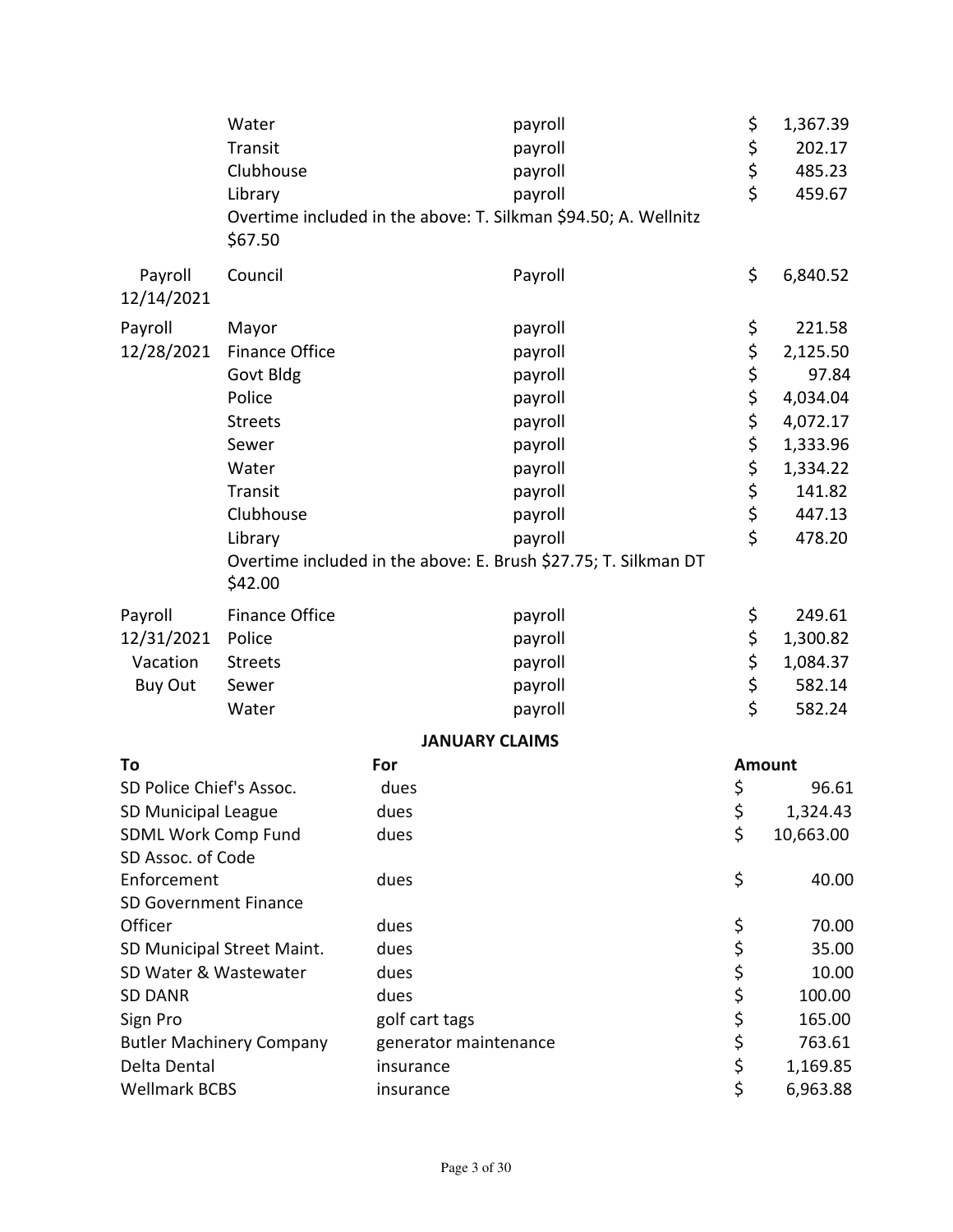| Northwestern Energy                                                               | utilities                                                                | \$ | 1,849.60 |  |
|-----------------------------------------------------------------------------------|--------------------------------------------------------------------------|----|----------|--|
| Dakota Pump Inc                                                                   | lift station inspection                                                  | \$ | 1,550.00 |  |
| <b>Clark Chamber of Commerce</b>                                                  | dues                                                                     | \$ | 3,000.00 |  |
| <b>Clark Fire Department</b>                                                      | repairs                                                                  | \$ | 275.50   |  |
| SD Rural Development                                                              | sewer loan                                                               | \$ | 787.00   |  |
| SD Rural Development                                                              | sewer 2 loan                                                             | \$ | 1,307.00 |  |
| SD Rural Development                                                              | water loan                                                               | \$ | 908.00   |  |
| <b>Clark Co Historical Society</b>                                                | subsidy                                                                  | \$ | 577.00   |  |
| <b>US Bank Corporate Trust</b>                                                    | <b>SRF Loan</b>                                                          | \$ | 6,940.29 |  |
| <b>Forest Excavating</b>                                                          | clean up property                                                        | \$ | 5,102.05 |  |
| <b>VGM Financial Services</b>                                                     | golf car lease                                                           | \$ | 250.00   |  |
| <b>USGA</b>                                                                       | club membership                                                          | \$ | 150.00   |  |
| <b>Clark County Courier</b>                                                       | advertising                                                              | \$ | 505.65   |  |
| Mack's Standard                                                                   | gas                                                                      | \$ | 213.00   |  |
| <b>Dollar General</b>                                                             | décor for community room                                                 | \$ | 42.00    |  |
| <b>ITC</b>                                                                        | utilities                                                                | \$ | 631.11   |  |
| Clark Ace Hardware                                                                | supplies                                                                 | \$ | 385.89   |  |
| <b>TriTech Software Systems</b>                                                   | Zuercher fees                                                            | \$ | 2,464.16 |  |
| <b>Motion # 004-2022</b><br><b>Depositor</b>                                      |                                                                          |    |          |  |
| Motion by Nesheim and seconded by Hagstom to approve Dacotah Bank as the official |                                                                          |    |          |  |
|                                                                                   | depositor for the City of Clark. All members voting yes. Motion carried. |    |          |  |
|                                                                                   |                                                                          |    |          |  |

Vision Service Plan **insurance insurance**  $\frac{1}{2}$  385.57 Principal Financial Group insurance  $\angle$  \$ 42.91 Star Laundry **Star Laundry Reserves has a starting to range and rugs and rugs and rugs and reserve that the starting of the starting of the starting of the starting of the starting of the starting of the starting of th** 

#### Motion # 005-2022 Newspaper

Motion by Zemlicka and seconded by Nesheim to approve the Clark County Courier as the official newspaper of the City of Clark. All members voting yes. Motion carried.

#### Motion # 006-2022 **Fire Department**

Motion by Dalton and seconded by Dohmann to approve the Fire Department for perpetual care workman's compensation coverage. All members voting yes. Motion carried.

#### Golf Course Fees

Fees at the Clark Golf Course were discussed. Tammy Rusher asked the council to set tournament fees as well as fees for golf lessons. 2022 fees will be posted on the City's website.

#### Motion # 007-2022 Lipinski Salary

Motion by Hagstrom and seconded by Dohmann to approve Pete Lipinski's salary at \$11.14 an hour. All members voting yes. Motion carried.

#### Motion # 008-2022 **Library Substitute**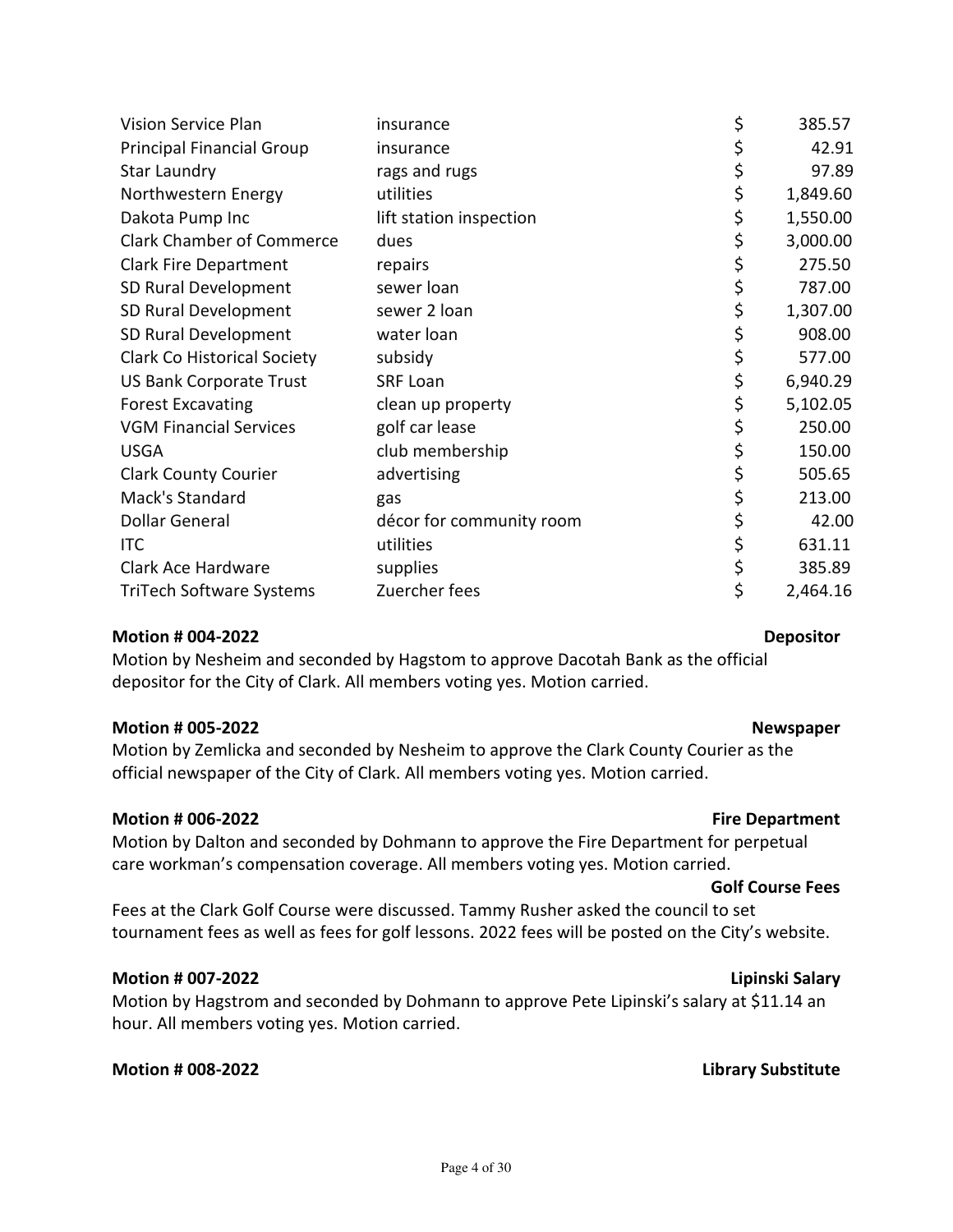Motion by Kottke and seconded by Dalton to raise the "Library Substitute" position to minimum wage, \$9.95 an hour. All members voting yes. Motion carried.

# Motion # 009-2022 **Appraisals**

Motion by Nesheim and seconded by Hagstrom to advertise a sale by auction of City owned land 416 2<sup>nd</sup> Ave NW. All members voting yes. Motion carried.

# Motion # 010-2022 Olson's Addition

Motion by Hagstrom to accept the \$2550 bid for Lot 3 Olson's Addition. Motion failed due to no second.

# Motion # 011-2022 Olson's Addition

Motion by Zemlicka and seconded by Kottke to reject all bids for Lot 3 Olson's Addition. All members voting yes. Motion carried.

# Motion # 012-2022 Brown and Wares Addition

Motion by Nesheim to accept the \$1000 bid for W 30' of Lot 5 and Lots 6 & 7 Brown and Wares addition. Motion failed due to no second.

# Motion # 013-2022 Brown and Wares Addition

Motion by Zemlicka and seconded by Dalton to reject all the bids for W 30' of Lot 5 and Lots 6 & 7 Brown and Wares addition. Voting in favor were Dohmann, Hagstrom, Zemlicka, Dalton, and Kottke. Voting in opposition was Nesheim. Motion carried due to majority vote.

Motion by Nesheim and seconded by Dohmann to rescind motion 009-2022. All members voting yes. Motion carried.

# Motion # 015-2022 Executive Session

Motion by Nesheim and seconded by Hagstrom to enter executive session for personnel and contractual issues, SDCL 1-25-2.1 & 4. All members voting yes. Motion carried.

Executive session began at 8:05PM and was declared out at 8:54PM.

# Motion # 016-2022 Adjourn

Motion by Hagstrom and seconded by Kottke to adjourn. All members voting yes. Motion carried.

Meeting adjourned at 8:54 PM.

\_\_\_\_\_\_\_\_\_\_\_\_\_\_\_\_\_\_\_\_\_\_\_\_\_\_\_\_\_\_

This institution is an equal opportunity provider and employer.

# Motion # 014-2022 Motion to Rescind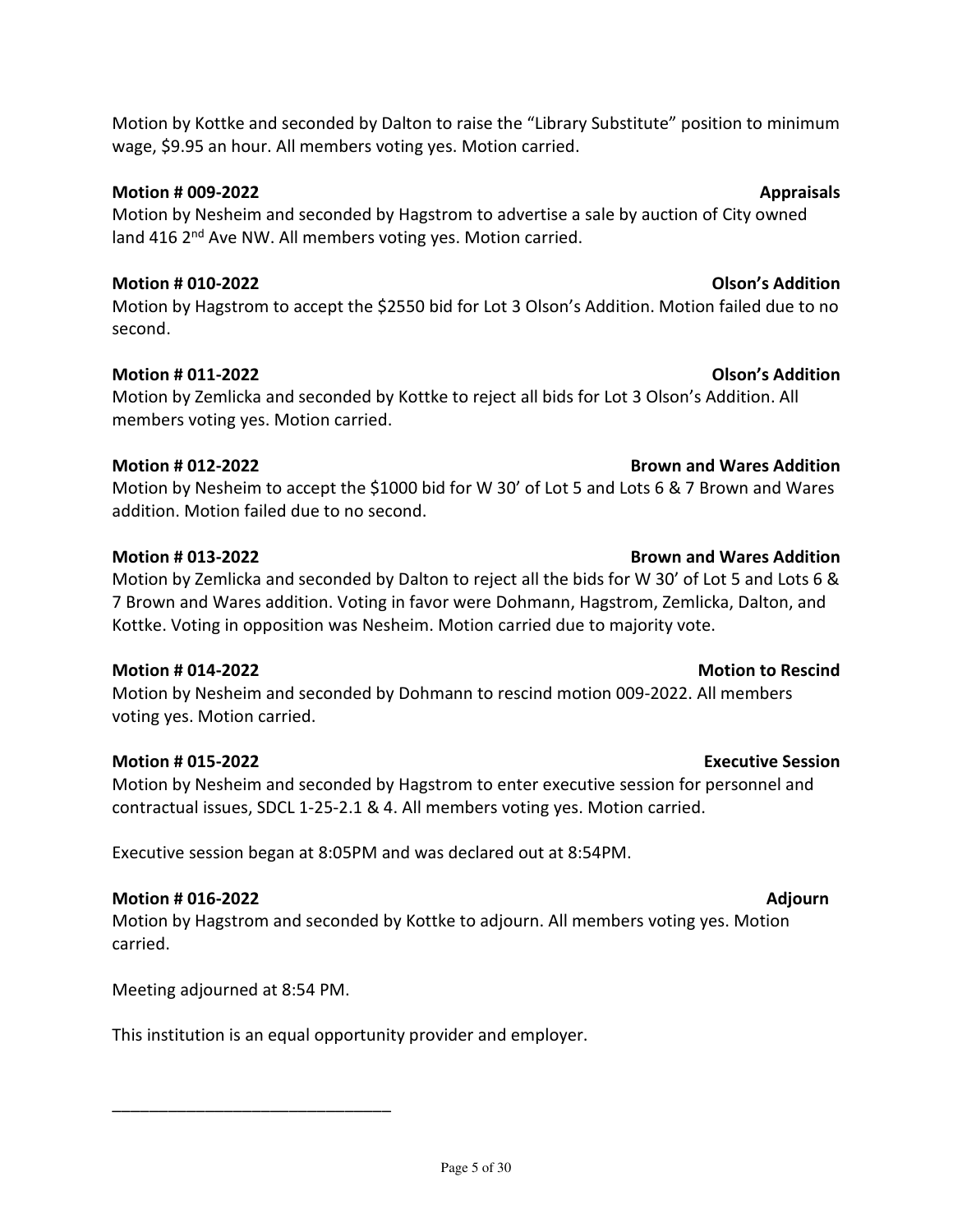Mayor Kerry Kline

Attest: Finance Officer Alaina Wellnitz (seal)

\_\_\_\_\_\_\_\_\_\_\_\_\_\_\_\_\_\_\_\_\_\_\_\_\_\_\_\_\_\_

Published once at the approximate cost of \_\_\_\_\_\_\_\_\_\_\_\_\_.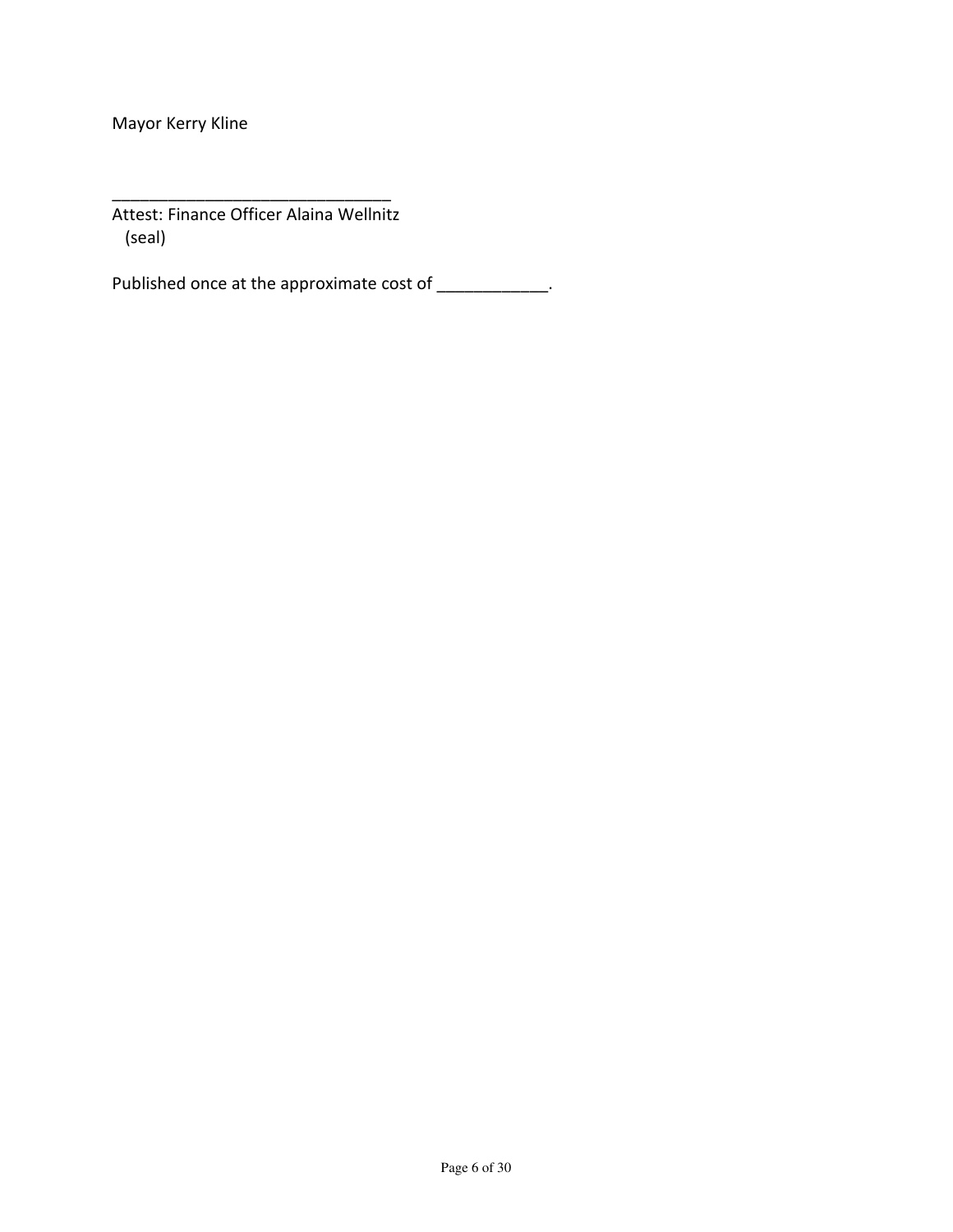City of Clark Council Meeting January 11th, 2022

Call to order: The Clark City Council met in session on January11<sup>th</sup>, 2022 at 5:00 pm in the City Hall Council Room.

Council Members Present: Nick Dalton, Derrick Dohmann, Shane Hagstrom, Melissa Nesheim (via phone), and Brandon Kottke. Not present was Andrew Zemlicka.

Others Present: Mayor Kerry Kline and Finance Officer Alaina Wellnitz.

Mayor Kline called the meeting to order at 5:00 pm.

#### Motion # 017-2022 **Adopt Agenda** Adopt Agenda Adopt Agenda

Motion by Dohmann and seconded by Dalton to adopt the agenda. All members voting yes. Motion carried.

All stood and recited the Pledge of Allegiance.

# Hagstrom address the council regarding the need for new lights at the skating rink. Finance Officer Wellnitz requested a cost estimate for the lights.

### Motion # 018-2022 Executive Session

Motion by Dalton and seconded by Nesheim to enter executive session for personnel and contractual issues, SDCL 1-25-2.1 & 4. All members voting yes. Motion carried.

Executive session began at 5:05 PM and was declared out at 5:28 PM.

#### Motion # 019-2022 Adjourn

Motion by Dalton and seconded by Nesheim to adjourn. All members voting yes. Motion carried.

Meeting adjourned at 5:29 pm. This institution is an equal opportunity provider and employer.

Mayor Kerry Kline

\_\_\_\_\_\_\_\_\_\_\_\_\_\_\_\_\_\_\_\_\_\_\_\_\_\_\_\_\_\_

\_\_\_\_\_\_\_\_\_\_\_\_\_\_\_\_\_\_\_\_\_\_\_\_\_\_\_\_\_\_

Attest: Finance Officer Alaina Wellnitz (seal) Published once at the approximate cost of  $\Box$ 

#### Page 7 of 30

# Public Input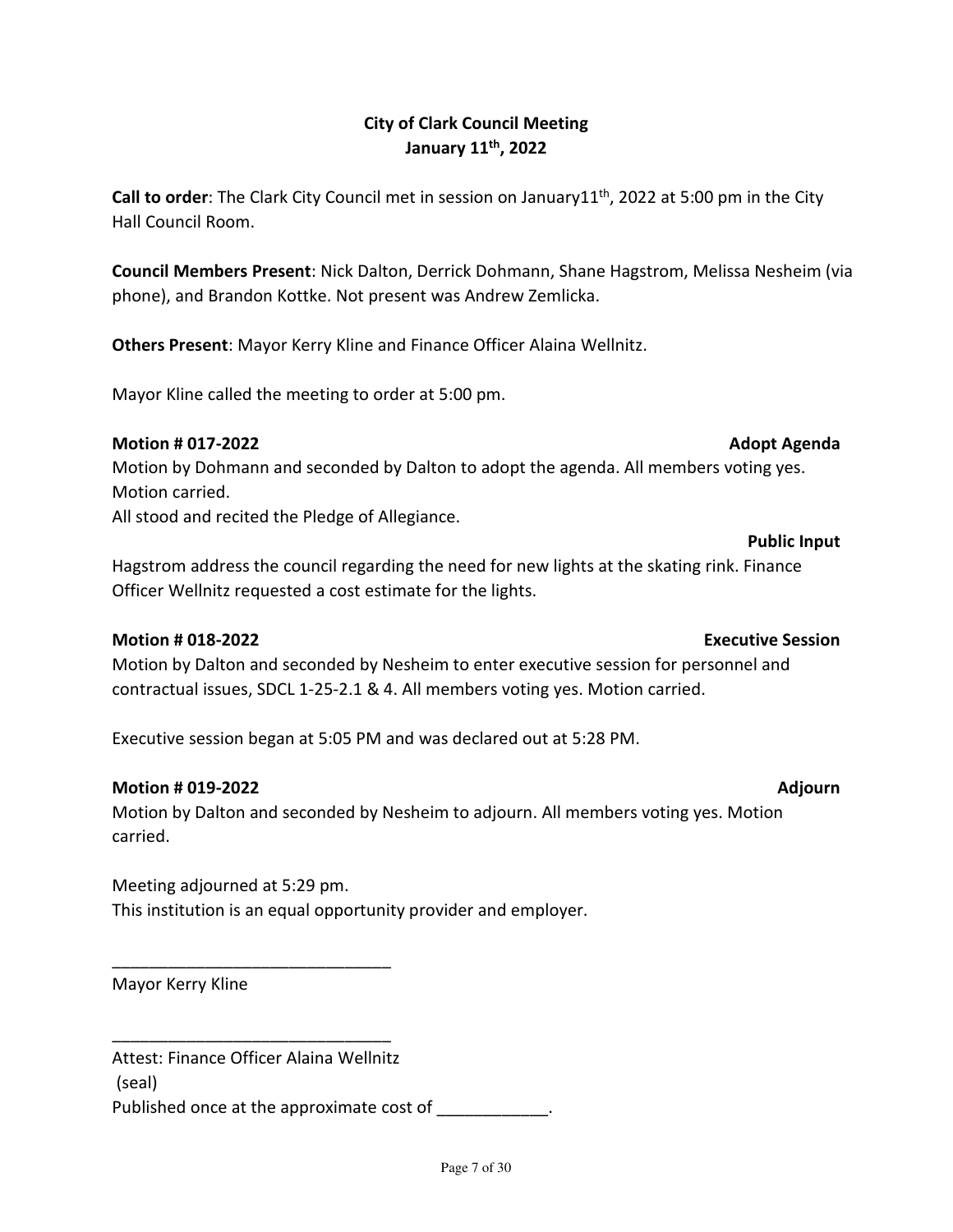### City of Clark Council Meeting February 14th, 2022

Call to order: The Clark City Council met in session on February 14<sup>th</sup>, 2022 at 5:00pm in the City Hall Council Room.

Council Members Present: Nick Dalton, Derrick Dohmann, Shane Hagstrom, Melissa Nesheim, Brandon Kottke and Andrew Zemlicka.

Others Present: Mayor Kerry Kline, Finance Officer Alaina Wellnitz, Police Chief Jeremy Wellnitz, City Attorney Chad Fjelland, Darin Altfillisch, Cody and Tom Wookey, and Bill Krikac.

Mayor Kline called the meeting to order at 5:01 pm.

#### Motion # 020-2022 **Adopt Agenda** Adopt Agenda Adopt Agenda

Motion by Hagstrom and seconded by Dalton to adopt the agenda. All members voting yes. Motion carried.

All stood and recited the Pledge of Allegiance.

There was no public input.

### Mayor & Department Updates

Darin Altfillisch spoke to the council about getting back up cameras for the skid loader and pay loader. He would also like to explore the idea of buying out the skid loader. Darin will be signing a contract with TopKote for chipsealing. The council discussed resolving a drainage issue on Jim Freeze's property. Altfillisch also posed the idea of buying a dump box for the sludge truck. Altfillisch and Finance Officer Alaina Wellnitz advised the council that dump fees will need to be raised to help cut losses at the dump in 2022. Police Chief Jeremy Wellnitz will be working on turning N Idaho Street into a one way in front of the school, starting the 2022-2023 school year. Finance Officer Wellnitz proposed a plan for a toddler park and new splash pad at the pool park, partially funded by the SD Land and Water Conservation Grant.

#### Motion # 021-2022 Approve Department Updates

Motion by Zemlicka and seconded by Dohmann to approve department updates. All members voting yes. Motion carried.

#### **Trenching**

Tom and Cody Wookey are asking the City to finish trenching a ditch that runs south east of town. It would be a continuation of trenching done around 10 years ago. Kottke advised the Wookeys and the council that compliance with USDA and NRCS is important during these projects and decisions should be tabled until these agencies are notified.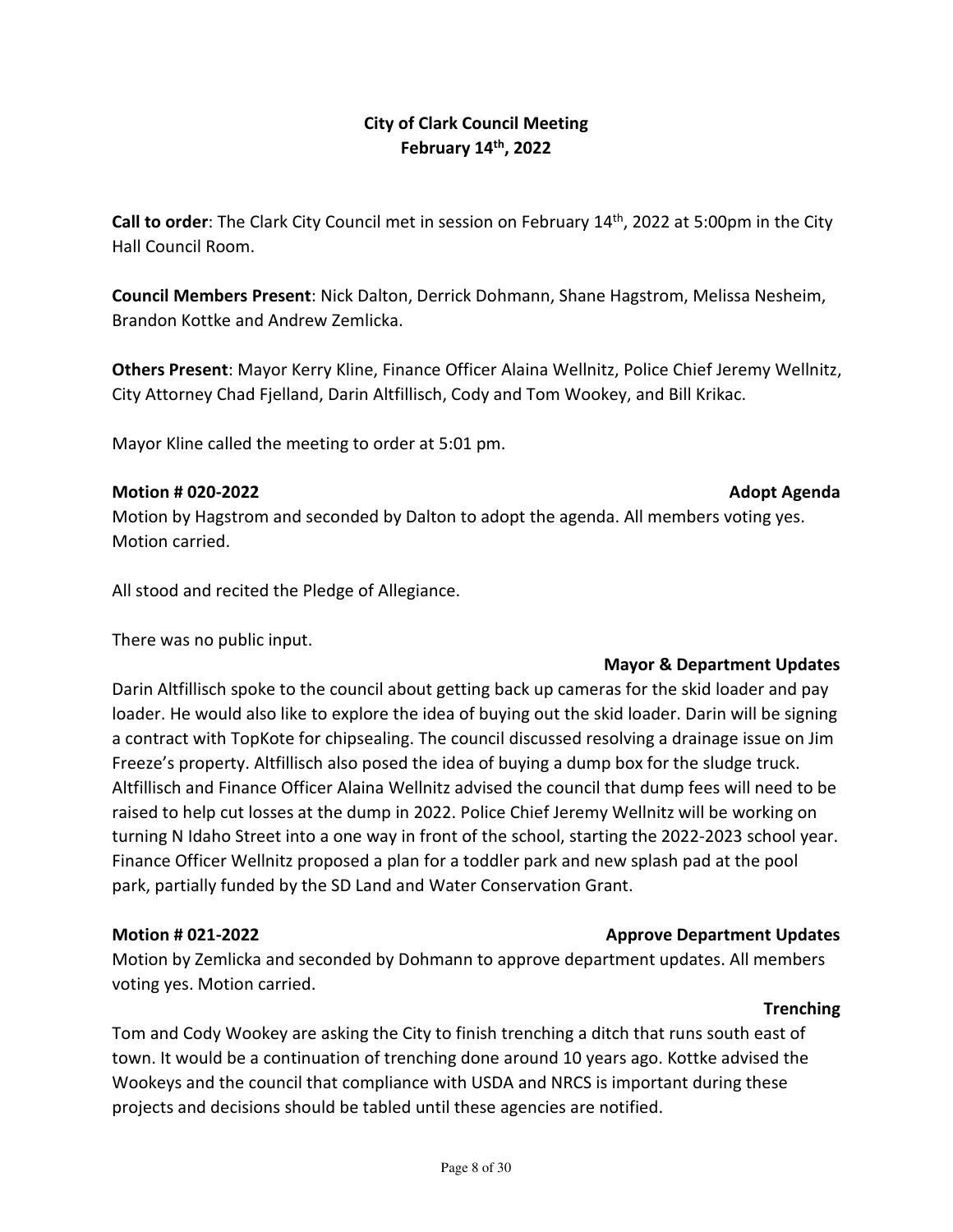A first reading was had on redistricting Ordinance #576.

### Motion # 022-2022 Resolution #857

Motion by Zemlicka and seconded by Hagstrom to approve Resolution #857 to redistrict the voting wards. All members voting yes. Motion carried.

### RESOLUTION #857

A RESOLUTION ESTABLISHING AMENDED VOTING WARDS WITHIN THE CITY OF CLARK, SOUTH DAKOTA.

BE IT RESOLVED BY THE CITY COUNCIL OF THE CITY OF CLARK, SOUTH DAKOTA THAT THE FOLLOWING VOTING WARDS BE ESTABLISHED:

### 2.04.02 Ward I

Ward "I" shall comprise of all the territory within the corporate city limits lying south of a line extending west from the centerline of Grant Street, and east of a line extending from the centerline of the intersection of Utah Street to the south boundary of city limits; and all the territory within the corporate city limits lying south of US Highway 212, and east of South Dakota Street.

### 2.04.04 Ward II

Ward "II" shall comprise of all the territory within the corporate city limits lying north of US Highway 212, and south of 5<sup>th</sup> Avenue Northeast, and east of North Idaho Street; and all the territory within the corporate city limits lying north of US Highway 212, south of  $4<sup>th</sup>$  Avenue Northwest, and west of North Idaho Street; and all the territory within the corporate city limits lying south of US Highway 212, and west of South Dakota Street, and north of South Grant Avenue; and all the territory within the corporate city limits lying south of US Highway 212, and west of a line extending from the centerline of the intersection of Utah Street to the south boundary of city limits.

### 2.04.06 Ward III

Ward "III" shall comprise of all the territory within the corporate city limits lying north of 4<sup>th</sup> Ave. Northwest and west of North Idaho Street; and all that territory within the corporate city limits lying north of 5<sup>th</sup> Avenue Northeast and east of North Idaho Street.

Passed and adopted this 14<sup>th</sup> day of February, 2022.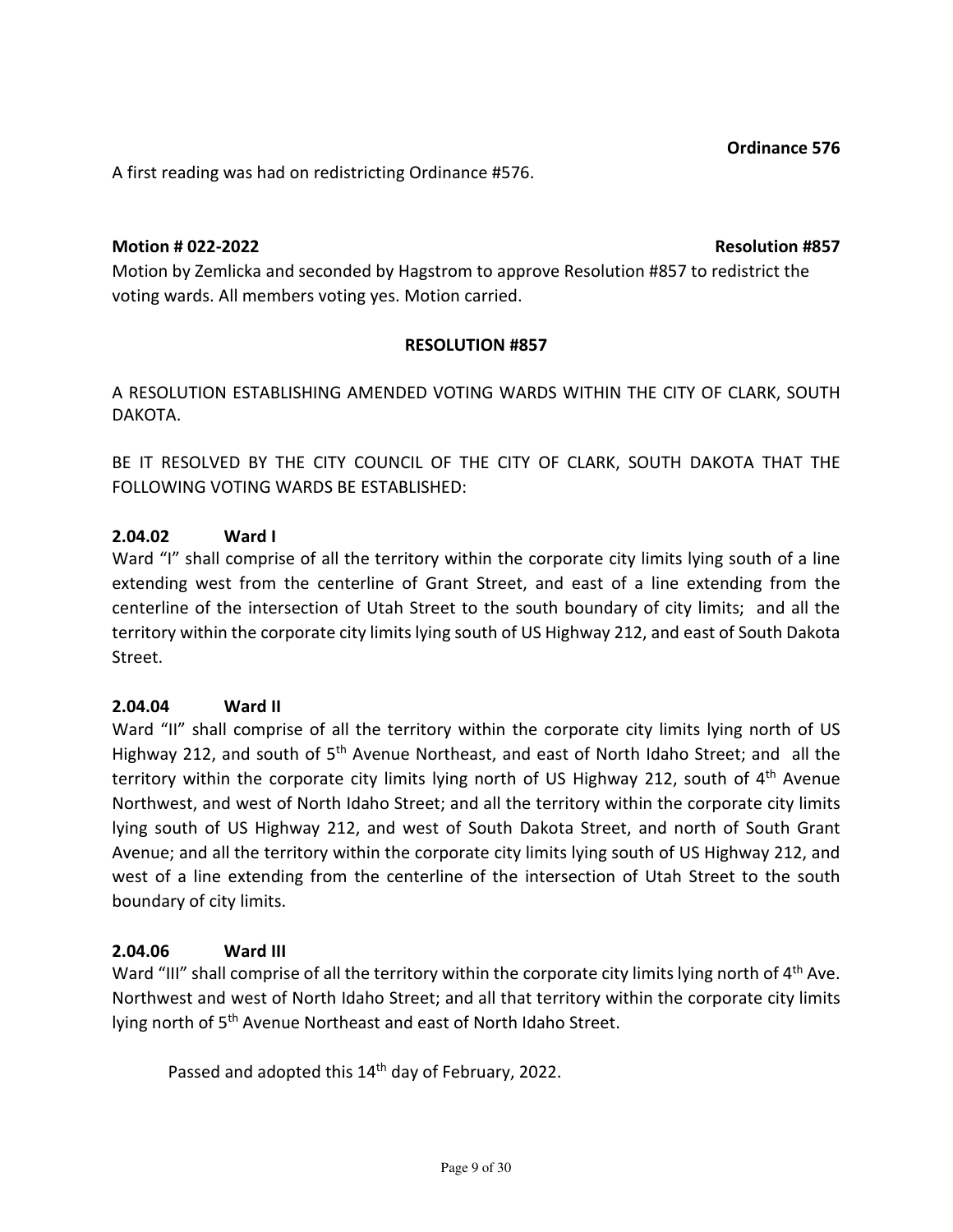Keri Kline, Mayor City of Clark, South Dakota

ATTEST:

Alaina Wellnitz, City Finance Officer

\_\_\_\_\_\_\_\_\_\_\_\_\_\_\_\_\_\_\_\_\_\_\_\_\_\_\_\_\_\_\_

### Motion # 023-2022 Motion # 023-2022

Motion by Kottke and seconded by Nesheim to approve the January meeting minutes. All members voting yes. Motion carried.

 $\overline{\phantom{a}}$  , and the contract of the contract of the contract of the contract of the contract of the contract of the contract of the contract of the contract of the contract of the contract of the contract of the contrac

### Motion # 024-2022 **Approve Financials**

Motion by Dohmann and seconded by Dalton to approve the February financial reports. All members voting yes. Motion carried.

### Motion # 025-2022 Approve Claims

Motion by Kottke and seconded by Nesheim to approve the following claims. All members voting yes. Motion carried.

### JANUARY CLAIMS

| #     | To                                 | For                       | <b>Amount</b>   |
|-------|------------------------------------|---------------------------|-----------------|
| 29482 | <b>KEN'S FOOD FAIR</b>             | <b>SUPPLIES</b>           | \$<br>112.59    |
|       |                                    | <b>DEDUCTIBLE</b>         |                 |
| 29481 | <b>JEREMY WELLNITZ</b>             | REIMBURSEMENT             | \$<br>1,701.38  |
| 2565  | SD DEPT OF REVENUE                 | <b>DECEMBER SALES TAX</b> | \$<br>45.45     |
| 2566  | SD DEPT OF REVENUE                 | DECEMBER GOLF SALES TAX   | \$<br>205.01    |
| 29483 | <b>STURDEVANTS</b>                 | <b>SUPPLIES</b>           | \$<br>460.93    |
| 29484 | <b>U DRIVE TECHNOLOGY</b>          | <b>TEXT TOOL</b>          | \$<br>64.96     |
| 29485 | OSCAR'S MACHINE SHOP               | <b>SUPPLIES</b>           | \$<br>181.78    |
| 29486 | <b>CLARK COMMUNITY OIL COMPANY</b> | GAS                       | \$<br>1,258.53  |
| 29487 | <b>KIESLER POLICE SUPPLY</b>       | <b>GUNS</b>               | \$<br>1,026.00  |
| 2567  | <b>CITY OF CLARK</b>               | <b>UTILITIES</b>          | \$<br>172.05    |
| 2568  | <b>EFTPS</b>                       | Payroll Taxes             | \$<br>3,243.71  |
| 29488 | <b>CLARK RURAL WATER SYSTEM</b>    | <b>MATERIALS</b>          | \$<br>11,917.40 |
| 29495 | COOK'S WASTEPAPER AND RECYCLING    | <b>DUMPSTERS</b>          | \$<br>64.24     |
| 29492 | <b>CREATIVE PRINTING</b>           | <b>BUILDING PERMITS</b>   | \$<br>118.76    |
| 29489 | MIDWEST ALARM COMPANY              | <b>QUARTERLY TEST</b>     | \$<br>275.49    |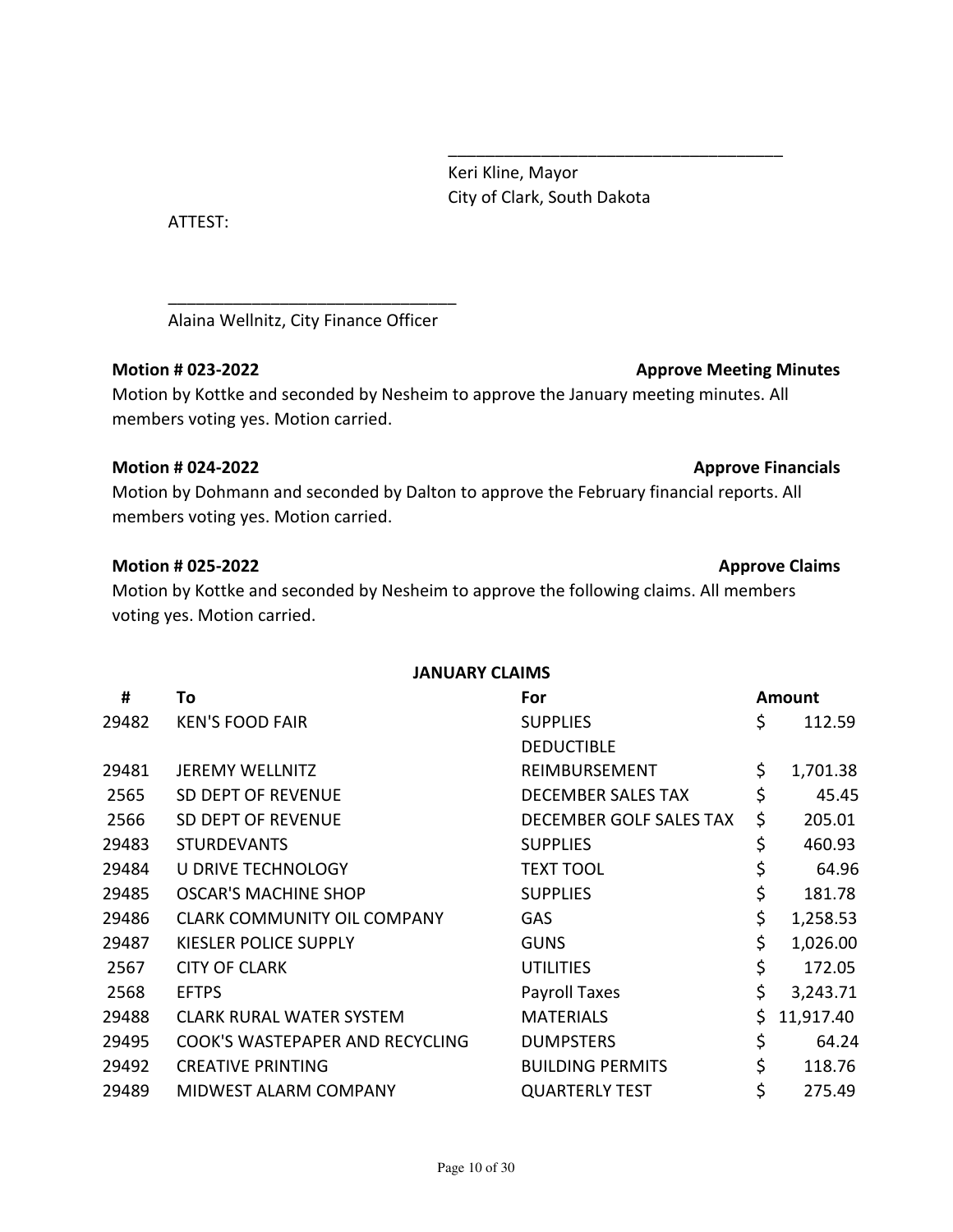| 29490   | <b>BUTLER MACHINERY COMPANY</b>                                                        | <b>SNOW PLOW PARTS</b>        | \$<br>948.29   |
|---------|----------------------------------------------------------------------------------------|-------------------------------|----------------|
| 29497   | <b>STAR LAUNDRY</b>                                                                    | <b>RAGS AND RUGS</b>          | \$<br>212.10   |
| 29491   | COOK'S WASTEPAPER AND RECYCLING                                                        | <b>JANUARY GARBAGE</b>        | \$<br>7,257.26 |
| 29494   | NORTHWESTERN ENERGY                                                                    | <b>UTILITIES</b>              | \$<br>669.84   |
| 2575    | <b>AMAZON CAPITAL SERVICES</b>                                                         | <b>SUPPLIES</b>               | \$<br>354.66   |
| 29493   | <b>MOCIC</b>                                                                           | ANNUAL MEMBERSHIP             | \$<br>100.00   |
| 2573    | A&B BUSINESS SOLUTIONS                                                                 | <b>COPIER</b>                 | \$<br>90.63    |
| 29496   | <b>SOUTH DAKOTA 811</b>                                                                | <b>LOCATES</b>                | \$<br>40.95    |
| 29498   | <b>WATERTOWN PD</b>                                                                    | <b>SERVER ACCESS</b>          | \$<br>500.00   |
| 2578    | <b>EFTPS</b>                                                                           | Payroll Taxes                 | \$<br>3,434.36 |
| 29499   | SD RETIREMENT SYSTEMS                                                                  | Retirement                    | \$<br>3,612.40 |
| 29500   | <b>CHILD SUPPORT PAYMENT CENTER</b>                                                    | <b>CHILD SUPPORT</b>          | \$<br>352.62   |
| 29501   | <b>CARDMEMBER SERVICES</b>                                                             | <b>CREDIT CARD PURCHASES</b>  | \$<br>237.31   |
| 29503   | <b>CITY OF CLARK</b>                                                                   | <b>WATER DEPOSIT REFUND</b>   | \$<br>100.00   |
| 29504   | <b>STAR LAUNDRY</b>                                                                    | <b>RAGS AND RUGS</b>          | \$<br>137.50   |
| 29505   | NORTHWESTERN ENERGY                                                                    | <b>UTILITIES</b>              | \$<br>9,286.32 |
| 29506   | <b>TYLER SILKMAN</b>                                                                   | PER DIEM                      | \$<br>174.34   |
| 2581    | <b>PITNEY BOWES</b>                                                                    | <b>METER RENTAL</b>           | \$<br>162.00   |
| 2582    | <b>FUTURE POS</b>                                                                      | <b>CREDIT CARD FEES</b>       | \$<br>243.85   |
| 2583    | DACOTAH BANK                                                                           | <b>JANUARY SERVICE CHARGE</b> | \$<br>27.28    |
| Payroll | Mayor                                                                                  | payroll                       | \$<br>271.58   |
| 1/11/22 | Finance Office                                                                         | payroll                       | \$<br>2,190.51 |
|         | Govt Bldg                                                                              | payroll                       | \$<br>114.45   |
|         | Police                                                                                 | payroll                       | \$<br>4,094.62 |
|         | <b>Streets</b>                                                                         | payroll                       | \$<br>4,244.14 |
|         | Sewer                                                                                  | payroll                       | \$<br>1,419.57 |
|         | Water                                                                                  | payroll                       | \$<br>1,419.86 |
|         | Transit                                                                                | payroll                       | \$<br>55.40    |
|         | Clubhouse                                                                              | payroll                       | \$<br>70.40    |
|         | Parks                                                                                  | payroll                       | \$<br>70.56    |
|         | Library                                                                                | payroll                       | \$<br>460.20   |
|         | Overtime included in the above: D. Altfillisch \$46.88 & DT \$62.50; E. Brush \$28.95; |                               |                |
|         | A. Wellnitz \$78.75                                                                    |                               |                |
| Payroll | Mayor                                                                                  | payroll                       | \$<br>221.58   |
| 1/24/22 | <b>Finance Office</b>                                                                  | payroll                       | \$<br>2,200.38 |
|         | Govt Bldg                                                                              | payroll                       | \$<br>59.23    |
|         | Police                                                                                 | payroll                       | \$<br>3,894.62 |
|         | <b>Streets</b>                                                                         | payroll                       | \$<br>4,531.58 |
|         | Sewer                                                                                  | payroll                       | \$<br>1,398.64 |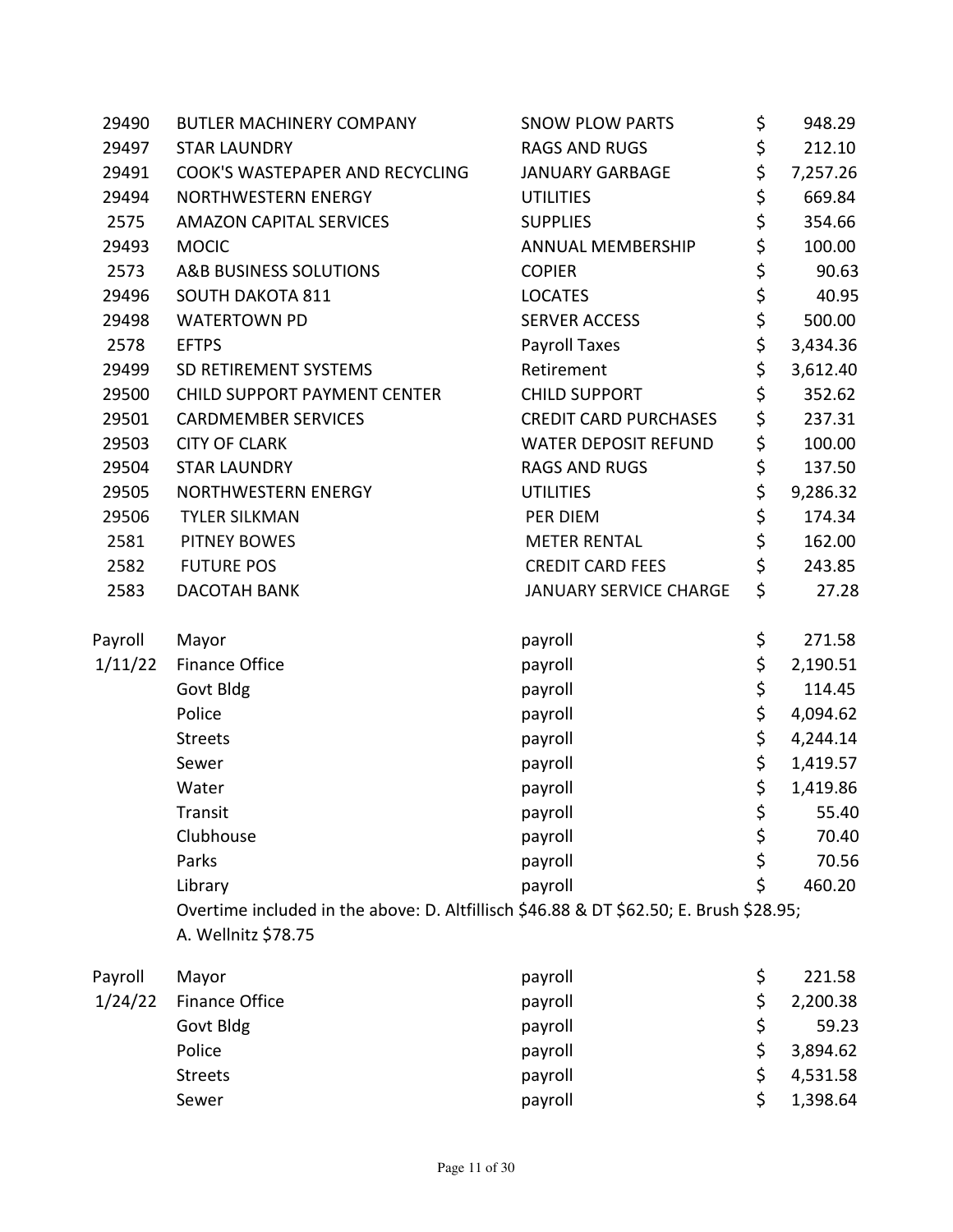| Water                                                                                                                   | payroll |   | 1,398.90 |  |  |
|-------------------------------------------------------------------------------------------------------------------------|---------|---|----------|--|--|
| Transit                                                                                                                 | payroll | S | 347.16   |  |  |
| Parks                                                                                                                   | payroll | S | 398.16   |  |  |
| Library                                                                                                                 | payroll |   | 504.00   |  |  |
| Overtime included: D. Altfillisch \$46.88; E. Brush \$159.23; T. Silkman \$194.67 and DT<br>\$43.26; A Wellnitz \$39.38 |         |   |          |  |  |

FEBRUARY CLAIMS

| To                                     | For                        | <b>Amount</b>  |
|----------------------------------------|----------------------------|----------------|
| <b>WELLMARK BCBS</b>                   | <b>INSURANCE</b>           | \$<br>6,963.88 |
| <b>MOELLER SHEET METAL</b>             | <b>SUPPLIES</b>            | \$<br>498.95   |
| QUILL                                  | <b>SUPPLIES</b>            | \$<br>321.41   |
| <b>PITNEY BOWES</b>                    | <b>POSTAGE</b>             | \$<br>1,520.99 |
| PRINCIPAL FINANCIAL GROUP              | <b>INSURANCE</b>           | \$<br>42.91    |
| <b>CREATIVE PRINTING</b>               | <b>ENVELOPES</b>           | \$<br>919.74   |
| <b>VISION SERVICE PLAN</b>             | <b>INSURANCE</b>           | \$<br>385.57   |
| DELTA DENTAL OF SOUTH DAKOTA           | <b>INSURANCE</b>           | \$<br>1,169.85 |
| <b>SHARP ELECTRIC</b>                  | <b>REPAIRS</b>             | \$<br>167.08   |
| <b>CLARK CO TREASURER</b>              | TAXES FOR 416 2ND AVE NW   | \$<br>382.80   |
| <b>WW TIRE SERVICE</b>                 | <b>MED VAN TIRES</b>       | \$<br>692.00   |
| SD RURAL DEVELOPMENT                   | <b>SEWER LOAN</b>          | \$<br>787.00   |
| SD RURAL DEVELOPMENT                   | <b>SEWER LOAN 2</b>        | \$<br>1,307.00 |
| SD RURAL DEVELOPMENT                   | <b>WATER LOAN</b>          | \$<br>908.00   |
| <b>CLARK CO HISTORICAL SOCIETY</b>     | <b>SUBSITY</b>             | \$<br>577.00   |
| <b>EFTPS</b>                           | <b>Payroll Taxes</b>       | \$<br>3,697.69 |
| <b>FJELLAND LAW OFFICE</b>             | <b>ATTORNEY FEES</b>       | \$<br>1,190.00 |
| COOKS WASTEPAPER AND RECYCLING         | <b>DUMPSTERS</b>           | \$<br>119.49   |
| <b>ATT MOBILITY</b>                    | <b>UTILITIES</b>           | \$<br>125.89   |
| <b>FOREST EXCAVATING</b>               | <b>GRAVEL SCREENING</b>    | \$<br>143.88   |
| <b>CLARK COUNTY COURIER</b>            | <b>ADVERTISING</b>         | \$<br>131.91   |
| <b>ECOLAB</b>                          | PEST ELIMINATION           | \$<br>94.76    |
| <b>ITC TELEPHONE</b>                   | <b>UTILITIES</b>           | \$<br>616.49   |
| <b>MACKS STANDARD</b>                  | <b>FUEL</b>                | \$<br>284.00   |
| <b>CLARK ACE HARDWARE</b>              | <b>SUPPLIES</b>            | \$<br>409.80   |
| <b>KEN'S FOOD FAIR</b>                 | <b>SUPPLIES</b>            | \$<br>41.21    |
| <b>OSCARS MACHINE SHOP</b>             | <b>SUPPLIES</b>            | \$<br>128.80   |
| <b>STURDEVANTS AUTO PARTS</b>          | <b>SUPPLIES</b>            | \$<br>372.22   |
| <b>FIRST DISTRICT ASSOCIATION</b>      | <b>2022 MUNICIPAL DUES</b> | \$<br>1,521.43 |
| <b>CLARK BUILDING AND RANCH SUPPLY</b> | <b>SUPPLIES</b>            | \$<br>22.57    |
| <b>WESTSIDE IMPLEMENT</b>              | <b>SUPPLIES</b>            | \$<br>85.08    |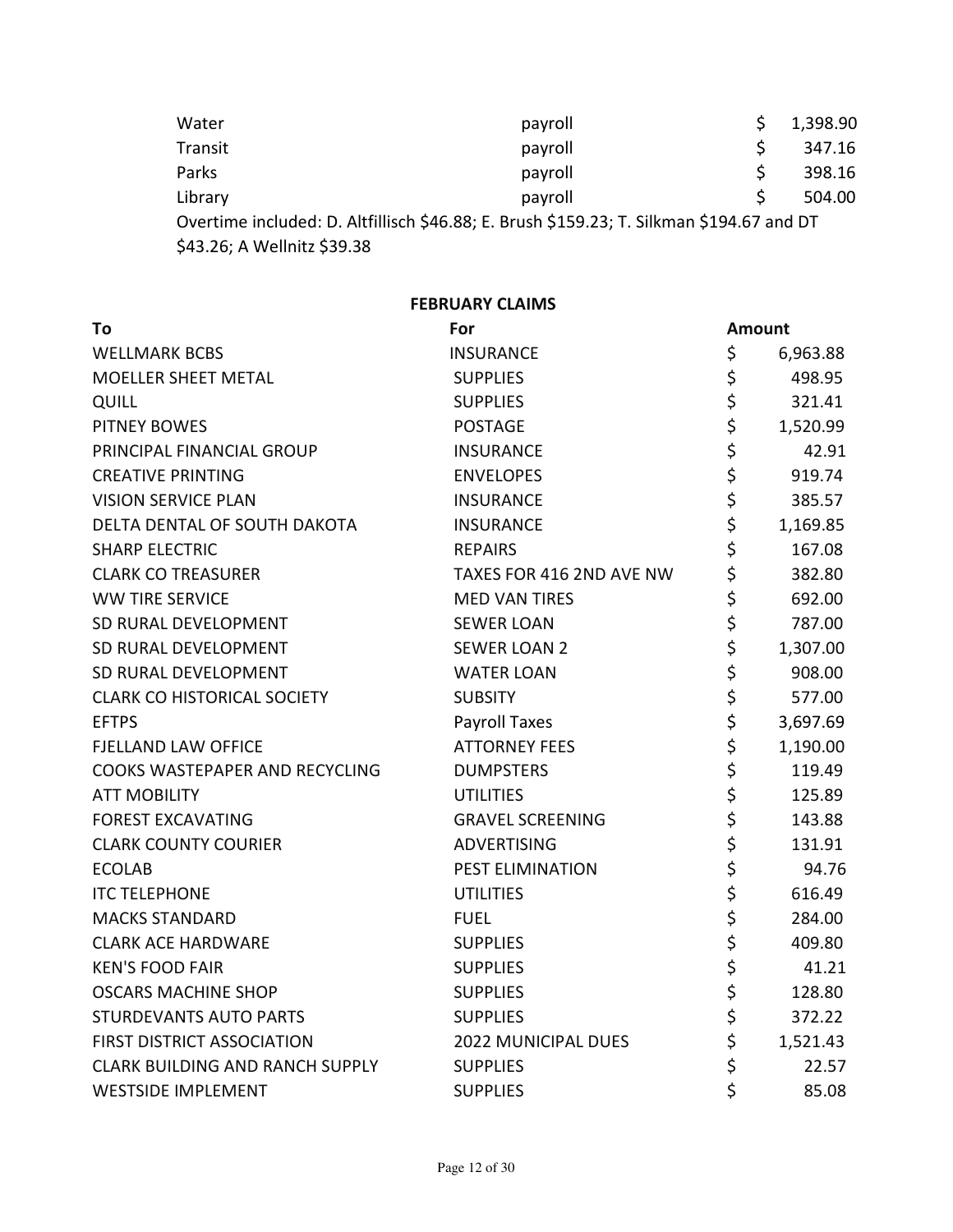| <b>PANIC BUTTONS</b>      | \$<br>306.00    |
|---------------------------|-----------------|
| <b>TEXT TOOL</b>          | \$<br>53.52     |
| <b>UTILITIES</b>          | \$<br>139.95    |
| <b>UTILITIES</b>          | \$<br>167.61    |
| SPECIMEN                  | \$<br>30.00     |
| GAS                       | \$<br>1,324.09  |
| <b>FEBRUARY GARBAGE</b>   | \$<br>7,272.00  |
| <b>SURFACE WATER FEES</b> | \$<br>50.00     |
| <b>SALES TAX</b>          | \$<br>1.80      |
| <b>SALES TAX</b>          | \$<br>113.91    |
| <b>MATERIALS</b>          | \$<br>13,451.00 |
| Mayor                     | \$<br>271.58    |
| Finance Office            | \$<br>2,207.00  |
| Govt Bldg                 | \$<br>77.94     |
| Police                    | \$<br>5,056.62  |
| <b>Streets</b>            | \$<br>4,397.86  |
| Sewer                     | \$<br>1,430.38  |
| Water                     | \$<br>1,430.65  |
| Transit                   | \$<br>369.30    |
| Clubhouse                 | \$<br>434.90    |
| Parks                     | \$<br>3,304.92  |
| Library                   | \$<br>519.80    |
|                           |                 |

Overtime included in the above: D. Altfillisch \$93.75; E. Brush \$86.85; T. Silkman \$64.89

#### Land Auction

The council made the decision that the City will be selling surplus land at an auction on April  $4<sup>th</sup>$ .

#### Motion # 026-2022 **Golf Course Staff**

Motion by Nesheim and seconded by Dohmann to hire Sherri Daniels as the Clubhouse Kitchen Manager at \$15 an hour. All members voting yes. Motion carried.

#### Motion # 027-2022 Executive Session

Motion by Dohmann and seconded by Kottke to enter executive session for personnel and contractual issues, SDCL 1-25-2.1 & 4. All members voting yes. Motion carried.

Executive session began at 6:03 PM and was declared out at 6:31 PM.

#### Motion # 028-2022 Adjourn

Motion by Dalton and seconded by Hagstrom to adjourn. All members voting yes. Motion carried.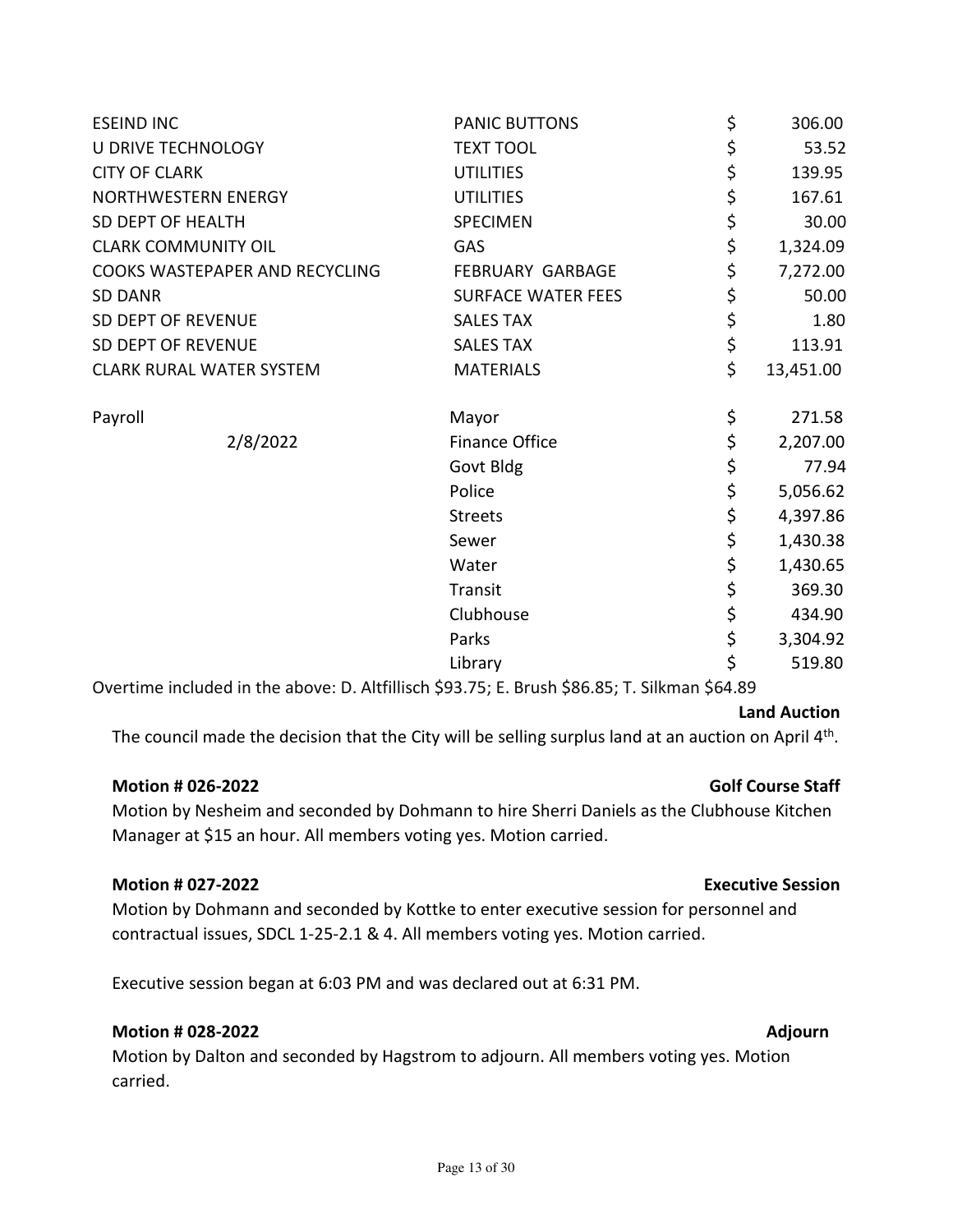Meeting adjourned at 6:31 pm.

This institution is an equal opportunity provider and employer.

Mayor Kerry Kline

Attest: Finance Officer Alaina Wellnitz (seal)

\_\_\_\_\_\_\_\_\_\_\_\_\_\_\_\_\_\_\_\_\_\_\_\_\_\_\_\_\_\_

\_\_\_\_\_\_\_\_\_\_\_\_\_\_\_\_\_\_\_\_\_\_\_\_\_\_\_\_\_\_

Published once at the approximate cost of \_\_\_\_\_\_\_\_\_\_\_\_.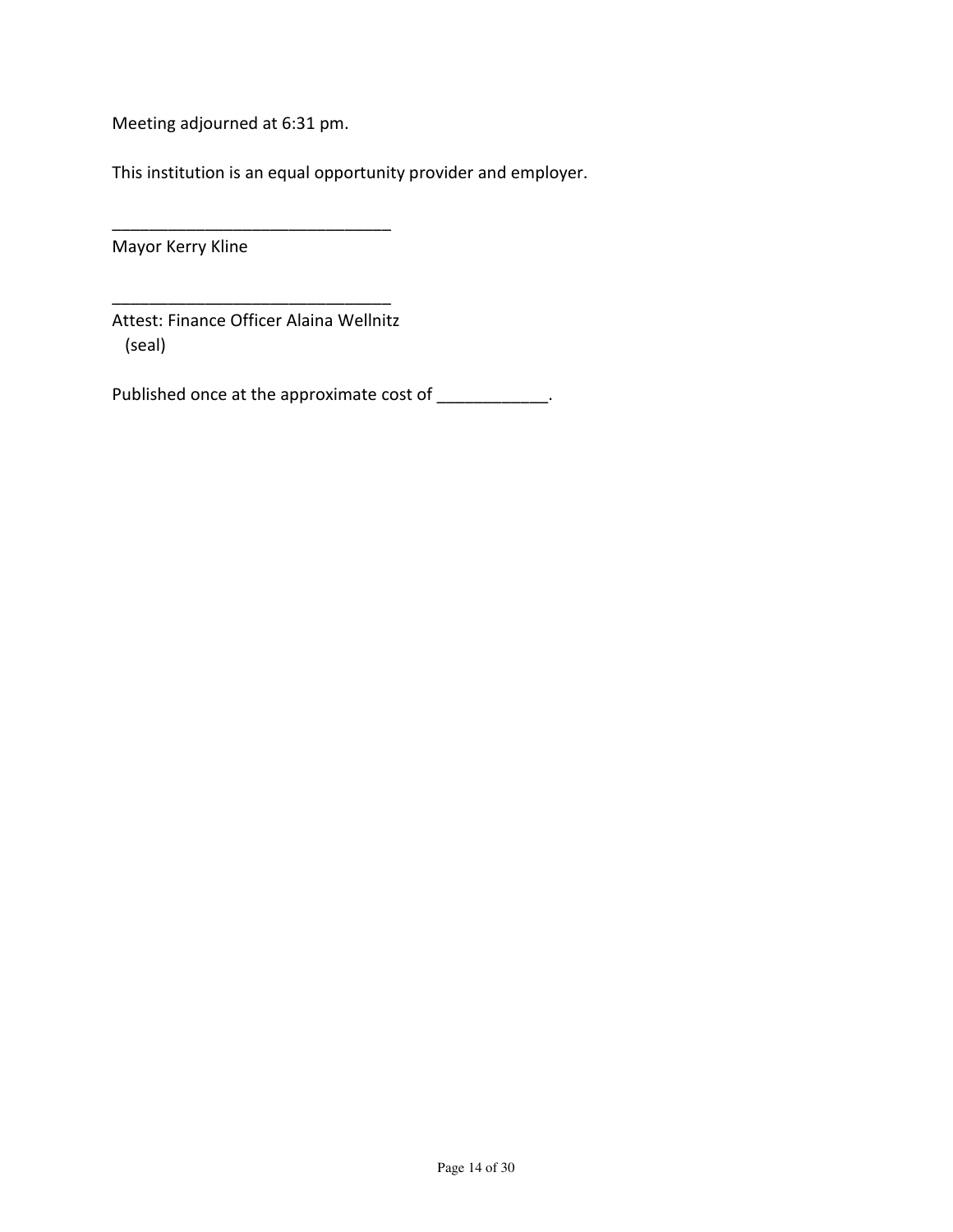### **City of Clark Council Meeting March 7th, 2022 at 7:00PM**

**Call to order**: The Clark City Council met in session on March 7<sup>th</sup>, 2022, at 7:00pm in the City Hall Community Room.

**Council Members Present**: Brandon Kottke, Nick Dalton, Derrick Dohmann, Shane Hagstrom, Andrew Zemlicka, and Melissa Nesheim.

**Others Present**: Mayor Kerry Kline, Finance Officer Alaina Wellnitz, Bill Krikac, Lee Redinger, Darin Altfillisch, Emily Sansom, Chris Bokinskie, Dala Albright, Tammy Rusher, and Kylie Steen.

Mayor Kline called the meeting to order at 7:00 pm.

#### **Motion # 029-2022 Adopt Agenda 10 Adopt Agenda 10 Adopt Agenda 10 Adopt Agenda 10 Adopt Agenda 10 Adopt Agenda**

Motion by Dohmann and seconded by Dalton to adopt the agenda. All members voting yes. Motion carried.

All stood and recited the Pledge of Allegiance.

### Tony Palluck asked the council for action related to a code enforcement violation. Kylie Steen asked for her name to be removed from a written warning issued to a city employee.

### **Mayor & Department Updates**

Alaina Wellnitz advised the council that the Skating Rink was closed in late February and averaged 16 kids a day. Tammy Rusher asked for input on when to open up the Golf Course Clubhouse.

#### **Baseball Association**

Chris Bokinskie talked to the council about hiring coaches and donating his salary to Legion Baseball. A coaches meeting will be held next week.

#### **Rotary Donation**

Dala Albright revisited the need for new lights at the Dickinson Park baseball field. New lights would cost roughly \$134,000. Dala will look into the cost of redirecting the current lights. The Rotary would also like to move a garage down to Dickinson Park to store a field groomer.

#### **Motion # 030-2022 Liquor License**

Motion by Zemlicka and seconded by Nesheim to approve a special event liquor license for the Pro Pheasant Banquet at the Clark American Legion on March 25<sup>th</sup>, 2022. All members voting yes. Motion carried.

### **Election Updates**

Brandon Kottke will remain council member in Ward I for another two years.

### **Motion # 031-2022 Summer Rec Fees**

Motion by Nesheim and seconded by Dohmann to approve the following pool fees for the 2022 season: Family Swim Pass- \$150; Individual Swim Pass- \$60; Water Aerobics- \$100; Swimming Lessons- \$40 per child. All members voting yes. Motion carried. Pool Manager Emily Sansom

# **Public Input**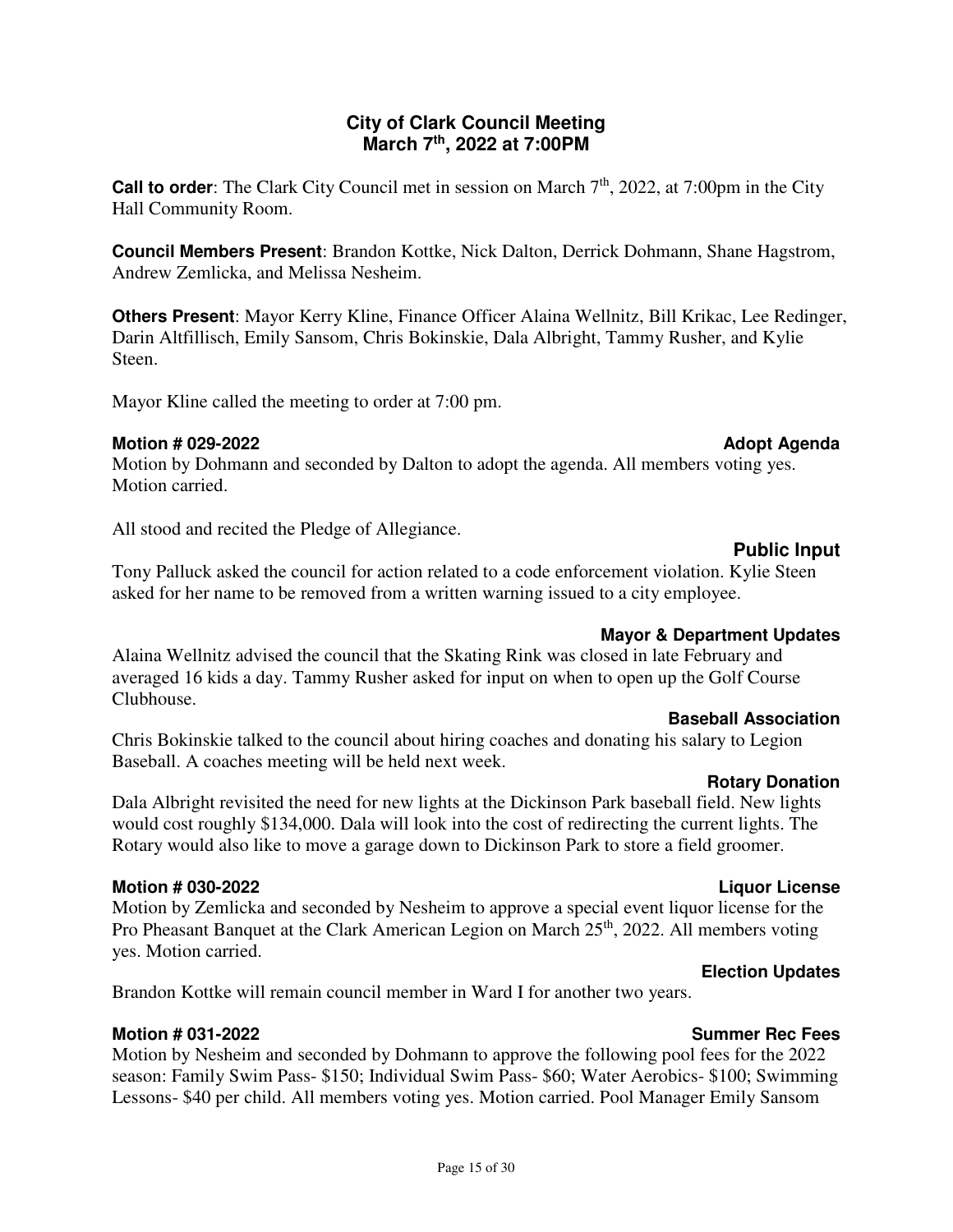provided the council with ideas for the upcoming season and a list of supplies needed at the pool. New protocol and procedures for entering the pool were also discussed.

#### **Dump Fees**

After much discussion regarding fees for the dump, the council decided to table the issue until the March 21st meeting when further information will be provided by Darin Altfillisch.

#### **2 nd Reading of Ordinance #576**

A 2nd reading was had on Ordinance #576.

**Motion # 032-2022** Approval of Ordinance #576 Motion by Zemlicka and seconded by Dalton to approve Ordinance #576. All members voting yes. Motion carried.

# **ORDINANCE #576**

AN ORDINANCE AMENDING CLARK MUNICIPAL CODE 2.04 "TITLE 2 – BOUNDARIES, WARDS AND PRECINCTS, CHAPTER 2.04 -WARDS" OF THE CLARK MUNICIPAL CODE.

BE IT ORDAINED BY THE CITY COUNCIL OF THE CITY OF CLARK, SOUTH DAKOTA, that "Title 2 – Boundaries, Wards and Precincts, Chapter 2.04 Wards" be amended as follows:

"Section

2.04.02 Ward I 2.04.04 Ward II 2.04.06 Ward III

#### **2.04.02 Ward I**

Ward "I" shall comprise of all the territory within the corporate city limits lying south of a line extending west from the centerline of Grant Street, and east of a line extending from the centerline of the intersection of Utah Street to the south boundary of city limits; and all the territory within the corporate city limits lying south of US Highway 212, and east of South Dakota Street.

#### **2.04.04 Ward II**

Ward "II" shall comprise of all the territory within the corporate city limits lying north of US Highway 212, and south of 5<sup>th</sup> Avenue Northeast, and east of North Idaho Street; and all the territory within the corporate city limits lying north of US Highway 212, south of  $4<sup>th</sup>$  Avenue Northwest, and west of North Idaho Street; and all the territory within the corporate city limits lying south of US Highway 212, and west of South Dakota Street, and north of South Grant Avenue; and all the territory within the corporate city limits lying south of US Highway 212, and west of a line extending from the centerline of the intersection of Utah Street to the south boundary of city limits.

#### **2.04.06 Ward III**

Ward "III" shall comprise of all the territory within the corporate city limits lying north of  $4<sup>th</sup>$  Ave. Northwest and west of North Idaho Street; and all that territory within the corporate city limits lying north of 5th Avenue Northeast and east of North Idaho Street.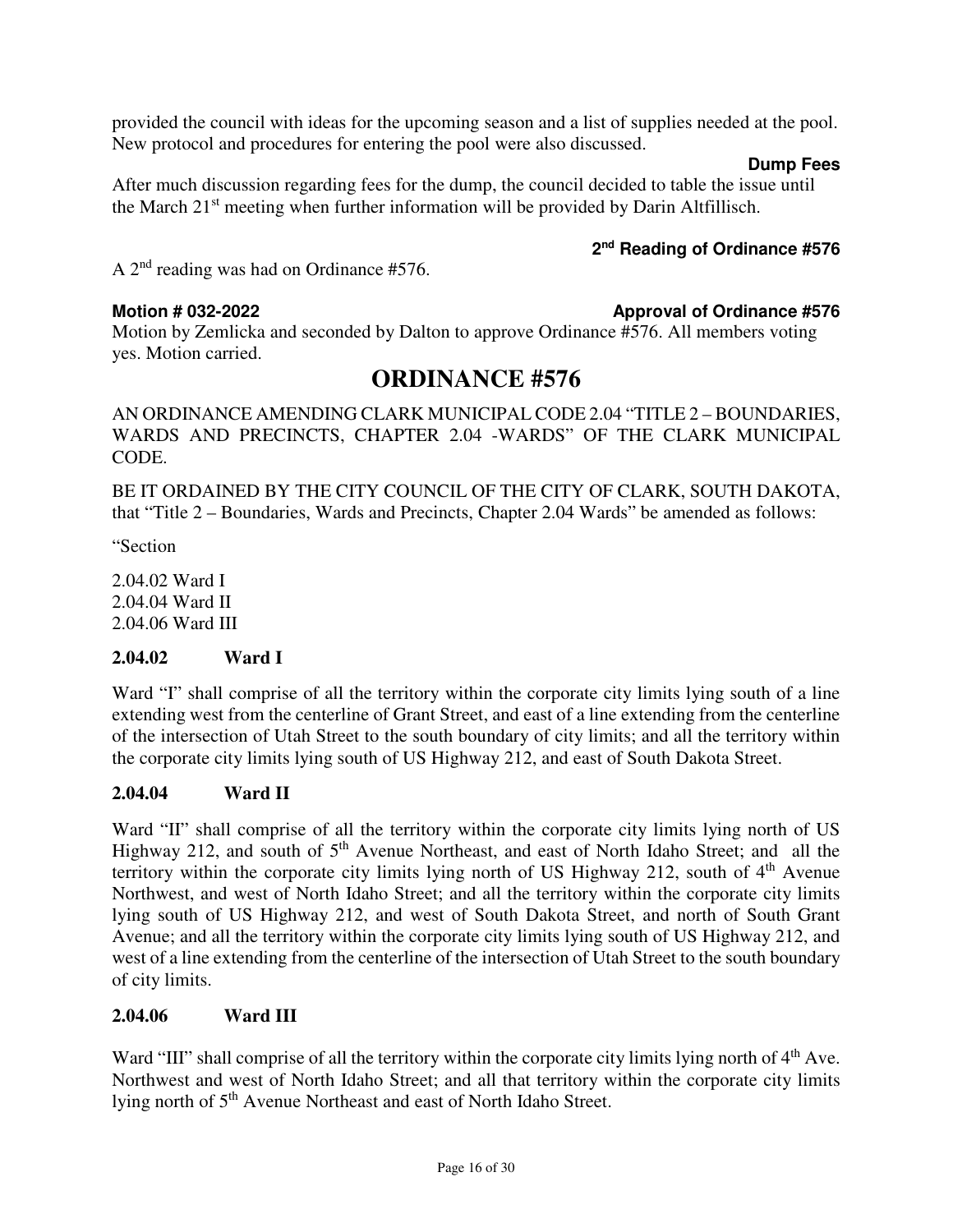All ordinances and resolutions parts of ordinances or resolutions in conflict with this ordinance are hereby expressly repealed and from and after the effective date of this ordinance, this ordinance shall take precedence over any other ordinances or resolutions previously adopted.

 $\overline{\phantom{a}}$  , which is a set of the set of the set of the set of the set of the set of the set of the set of the set of the set of the set of the set of the set of the set of the set of the set of the set of the set of th

Adopted this  $7<sup>th</sup>$  day of March, 2022.

City of Clark

Keri Kline, Mayor

ATTEST:

Alaina Wellnitz, Finance Officer

\_\_\_\_\_\_\_\_\_\_\_\_\_\_\_\_\_\_\_\_\_\_\_\_\_\_\_\_\_\_\_

First Reading: February 14, 2022 Second Reading: March 7, 2022 Date Adopted: March 7, 2022 Date Published: March 9, 2022 Effective Date: March 29, 2022

#### **Drainage**

The drainage issue on Jim Freeze's property was discussed and a resolution to the problem was finalized prior to the meeting.

### **Land Auction**

The discussion of auctioning off city owned property was revisited. A decision was made to have Chad Fjelland handle the auction on April  $4<sup>th</sup>$ .

#### **Motion # 033-2022 Approve Meeting Minutes Approve Meeting Minutes**

Motion by Dohmann and seconded by Kottke to approve the February meeting minutes. All members voting yes. Motion carried.

#### **Motion # 034-2022 Approve Financials**

Motion by Hagstrom and seconded by Zemlicka to approve the March financial reports. All members voting yes. Motion carried.

#### **Motion # 035-2022 Approve Claims Approve Claims**

Motion by Nesheim and seconded by Dalton to approve the following claims. All members voting yes. Motion carried.

## FEBRUARY CLAIMS

| #     | Т٥                              | For                   | <b>Amount</b> |
|-------|---------------------------------|-----------------------|---------------|
| 29540 | Northwestern Energy             | utilities             | 597.34        |
| 29535 | <b>Better Homes and Gardens</b> | magazine subscription | 29.00         |
| 29536 | Reader's Digest                 | magazine subscription | 15.00         |
| 2590  | <b>Pitney Bowes</b>             | Postage               | 1,596.76      |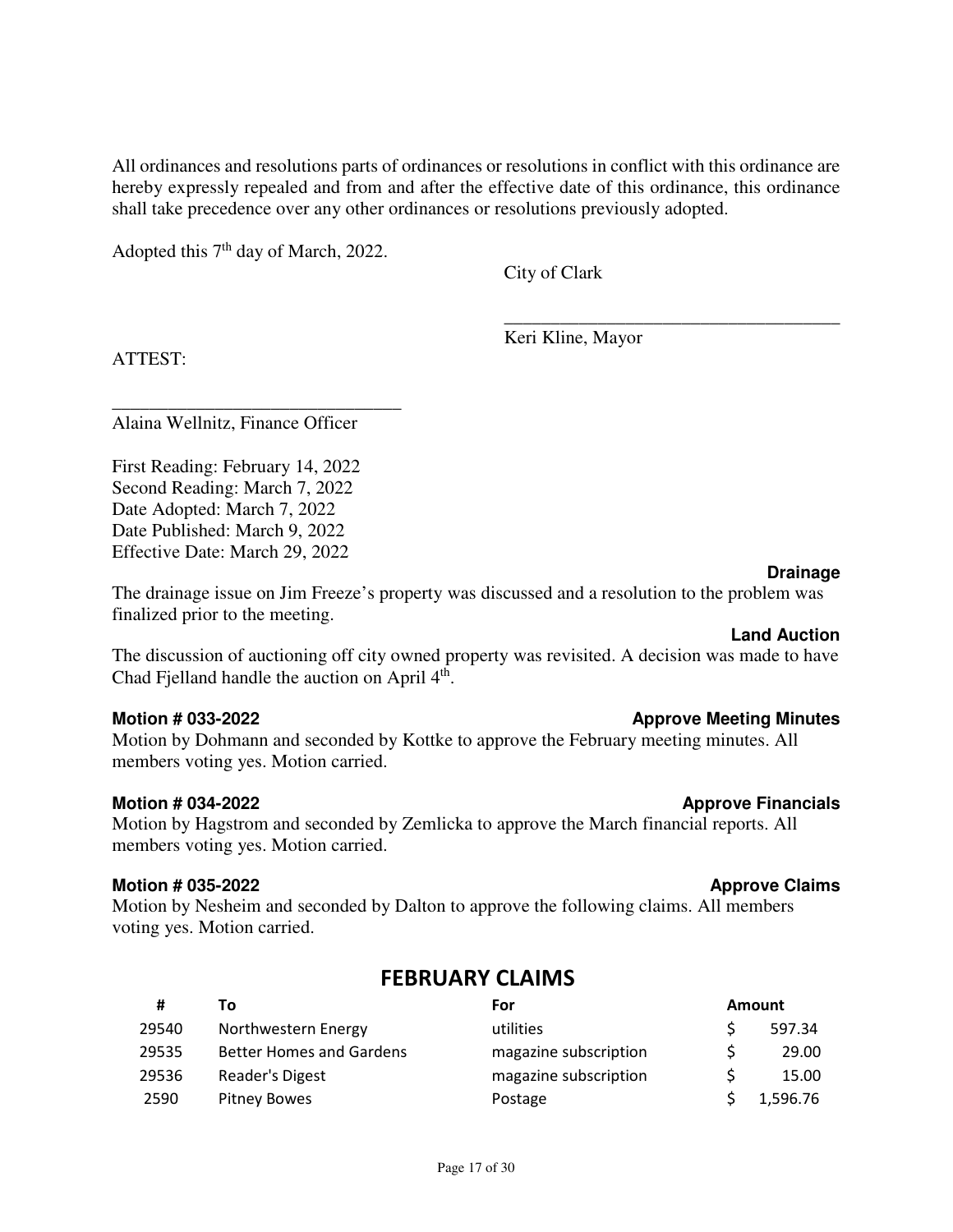| 2227  | <b>US Bank Corporate Trust</b> | SRF #2 Loan              | S. | 25,016.47 |
|-------|--------------------------------|--------------------------|----|-----------|
| 29537 | <b>Farmers Alliance</b>        | Rae Jean's notary        | \$ | 60.00     |
| 2593  | A & B Business Solutions       | copier                   | \$ | 90.63     |
| 2596  | <b>Amazon Capital Services</b> | books                    | Ś  | 174.35    |
| 29543 | Northwestern Energy            | utilities                |    | 8,456.31  |
| 29541 | <b>Cardmember Services</b>     | credit card fees         | Ś  | 676.71    |
| 29542 | SD Secretary of State          | notary public filing fee | \$ | 30.00     |
| 2597  | <b>Amazon Capital Services</b> | supplies                 | Ś  | 39.95     |

# PAYROLL VOUCHERS

| #         | To                                  | For                             | Amount         |
|-----------|-------------------------------------|---------------------------------|----------------|
| 2592      | <b>EFTPS</b>                        | Payroll Taxes                   | \$<br>3,308.81 |
| 29538     | <b>Child Support Payment Center</b> | Child Support                   | \$<br>352.62   |
| 29539     | SD Retirement Systems               | <b>Retirement Contributions</b> | \$<br>3,574.70 |
| Payroll   | Mayor                               | payroll                         | \$<br>221.58   |
| 2/22/2022 | <b>Finance Office</b>               | payroll                         | \$<br>2,224.00 |
|           | Govt Bldg                           | payroll                         | \$<br>112.23   |
|           | Police                              | payroll                         | \$<br>3,894.62 |
|           | <b>Streets</b>                      | payroll                         | \$<br>4,172.80 |
|           | Sewer                               | payroll                         | \$<br>1,415.21 |
|           | Water                               | payroll                         | \$<br>1,415.47 |
|           | Transit                             | payroll                         | \$<br>190.81   |
|           | Clubhouse                           | payroll                         | \$<br>35.20    |
|           | Parks                               | payroll                         | \$<br>241.92   |
|           | Library                             | payroll                         | \$<br>480.00   |

# MARCH CLAIMS (03 22 CLMS)

| To                               | For                          | <b>Amount</b>  |
|----------------------------------|------------------------------|----------------|
| <b>Wellmark BCBS</b>             | insurance                    | \$<br>6,963.88 |
| Quill                            | supplies                     | \$<br>130.07   |
| <b>Glass Products</b>            | Rekeying                     | \$<br>354.97   |
| Star Laundry                     | rags and rugs                | \$<br>277.68   |
| <b>Principal Financial Group</b> | insurance                    | \$<br>42.91    |
| Dakota Butcher                   | liquor                       | \$<br>87.96    |
| <b>Forest Excavating</b>         | culvert                      | \$<br>178.57   |
| Delta Dental                     | insurance                    | \$<br>1,169.85 |
| Vision Service Plan              | insurance                    | \$<br>385.57   |
| <b>USGA</b>                      | Club membership dues         | \$<br>150.00   |
| SD Department of Health          | specimen                     | \$<br>30.00    |
| <b>Clark County Courier</b>      | ads and subscription         | \$<br>190.74   |
| 212 Truck and Trailer Repairs    | parts                        | \$<br>12.67    |
| <b>Clark County Treasurer</b>    | back taxes on Anderson prop. | \$<br>1,612.33 |
| AT&T                             | utilities                    | \$<br>125.89   |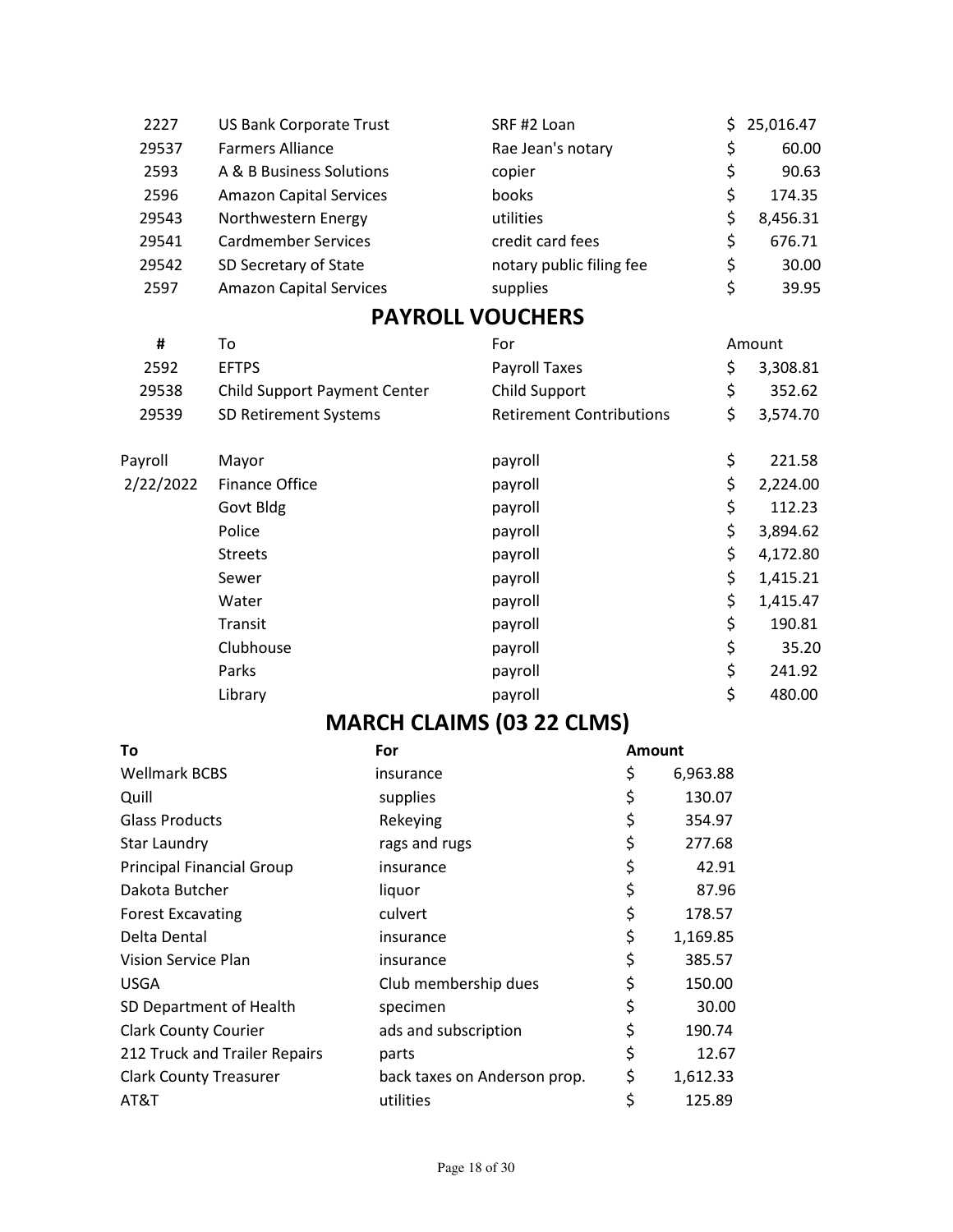| A & B Business Solutions           | copier                          | \$       | 57.00    |  |
|------------------------------------|---------------------------------|----------|----------|--|
| <b>Moeller Sheet Metal</b>         | repairs                         | \$       | 89.95    |  |
| Dacotah Bank                       | service charge and TIF interest | \$       | 146.04   |  |
| <b>FuturePOS</b>                   | service fees                    | \$       | 64.20    |  |
| U Drive Technology                 | text tool                       | \$       | 50.00    |  |
| Mack's Standard                    | tires and gas                   | \$       | 1,391.00 |  |
| <b>Clark Co Historical Society</b> | subsidy                         | \$       | 577.00   |  |
| SD Rural Development               | water loan                      | \$       | 908.00   |  |
| SD Rural Development               | sewer loan                      | \$       | 787.00   |  |
| SD Rural Development               | sewer loan 2                    | \$       | 1,307.00 |  |
| Quill                              | chair and chair mat             | \$       | 232.98   |  |
| Clark ACE Hardware                 | supplies                        | \$       | 456.79   |  |
| ESEIND, Inc.                       | cameras                         | \$       | 3,564.90 |  |
| A-I Computer Solutions             | software                        | \$       | 544.99   |  |
| SD Department of Revenue           | sales tax                       | \$       | 12.62    |  |
| SD Department of Revenue           | sales tax                       | \$       | 25.64    |  |
| Ken's Food Fair                    | supplies                        | \$       | 26.41    |  |
| <b>ITC Telephone</b>               | utilities                       | \$       | 626.37   |  |
| Eric Brush                         | deductible reimbursement        | \$       | 1,344.10 |  |
| Dakota Pump                        | pump at NAPA lift station       | \$       | 9,755.45 |  |
| Westside Implement                 | back up cameras                 | \$       | 743.05   |  |
| Clark Building Center and Ranch    | door knob                       | \$       | 34.99    |  |
| <b>Clark Community Oil Company</b> | gas                             | \$       | 1,218.07 |  |
| Clarke Mosquito Control            | mosquito supplies               | \$       | 265.21   |  |
| <b>PAYROLL VOUCHERS</b>            |                                 |          |          |  |
| <b>EFTPS</b>                       | <b>Payroll Taxes</b>            | \$       | 3,388.20 |  |
| 3/8/22 Payroll                     |                                 |          |          |  |
| Mayor                              | payroll                         | \$       | 271.58   |  |
| <b>Finance Office</b>              | payroll                         | \$       | 2,291.00 |  |
| Govt Bldg                          | payroll                         | \$       | 77.94    |  |
| Police                             | payroll                         | \$       | 3,944.62 |  |
| <b>Streets</b>                     | payroll                         | \$       | 4,438.62 |  |
| Sewer                              | payroll                         | \$       | 1,394.41 |  |
| Water                              | payroll                         | \$       | 1,394.67 |  |
| Transit                            | payroll                         | \$       | 320.06   |  |
| Clubhouse                          | payroll                         |          | 138.90   |  |
| Parks                              | payroll                         | \$<br>\$ | 294.84   |  |
| Library                            | payroll                         | \$       | 519.80   |  |
|                                    |                                 |          |          |  |

#### Motion # 036-2022 **Alternative Structure 1 and 2018** Approve Financials

Motion by Hagstrom and seconded by Dohmann to approve the 2021 Annual Report. All members voting yes. Motion carried.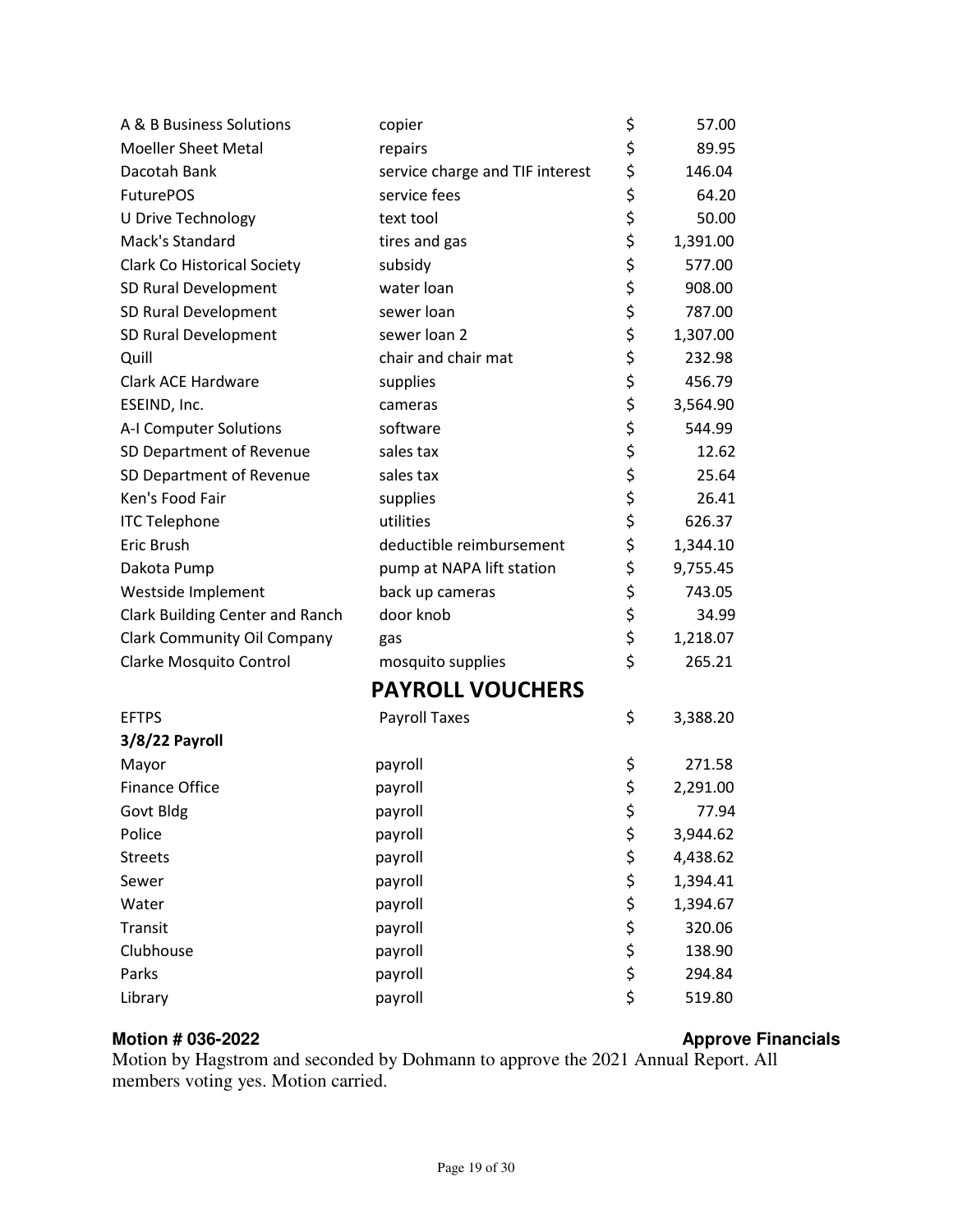### **Special March Meeting**

The City Council will meeting on March 21<sup>st</sup> at 7:00PM for the annual Board of Equalization meeting.

#### **Motion # 037-2022 Adjourn 2018 12:00 Adjourn 2018 12:00 Adjourn 2018 12:00 Adjourn 2018 12:00 Adjourn 2018 12:00 Adjourn 2018 12:00 Adjourn 2018 12:00 Adjourn 2018 12:00 Adjourn 2018 12:00 Adjourn 2018 12:00 Adjourn 2018**

Motion by Nesheim and seconded by Kottke to adjourn. All members voting yes. Motion carried.

Meeting adjourned at 8:38pm.

This institution is an equal opportunity provider and employer.

Mayor Kerry Kline

\_\_\_\_\_\_\_\_\_\_\_\_\_\_\_\_\_\_\_\_\_\_\_\_\_\_\_\_\_\_ Attest: Finance Officer Alaina Wellnitz (seal)

\_\_\_\_\_\_\_\_\_\_\_\_\_\_\_\_\_\_\_\_\_\_\_\_\_\_\_\_\_\_

Published once at the approximate cost of \_\_\_\_\_\_\_\_\_\_\_.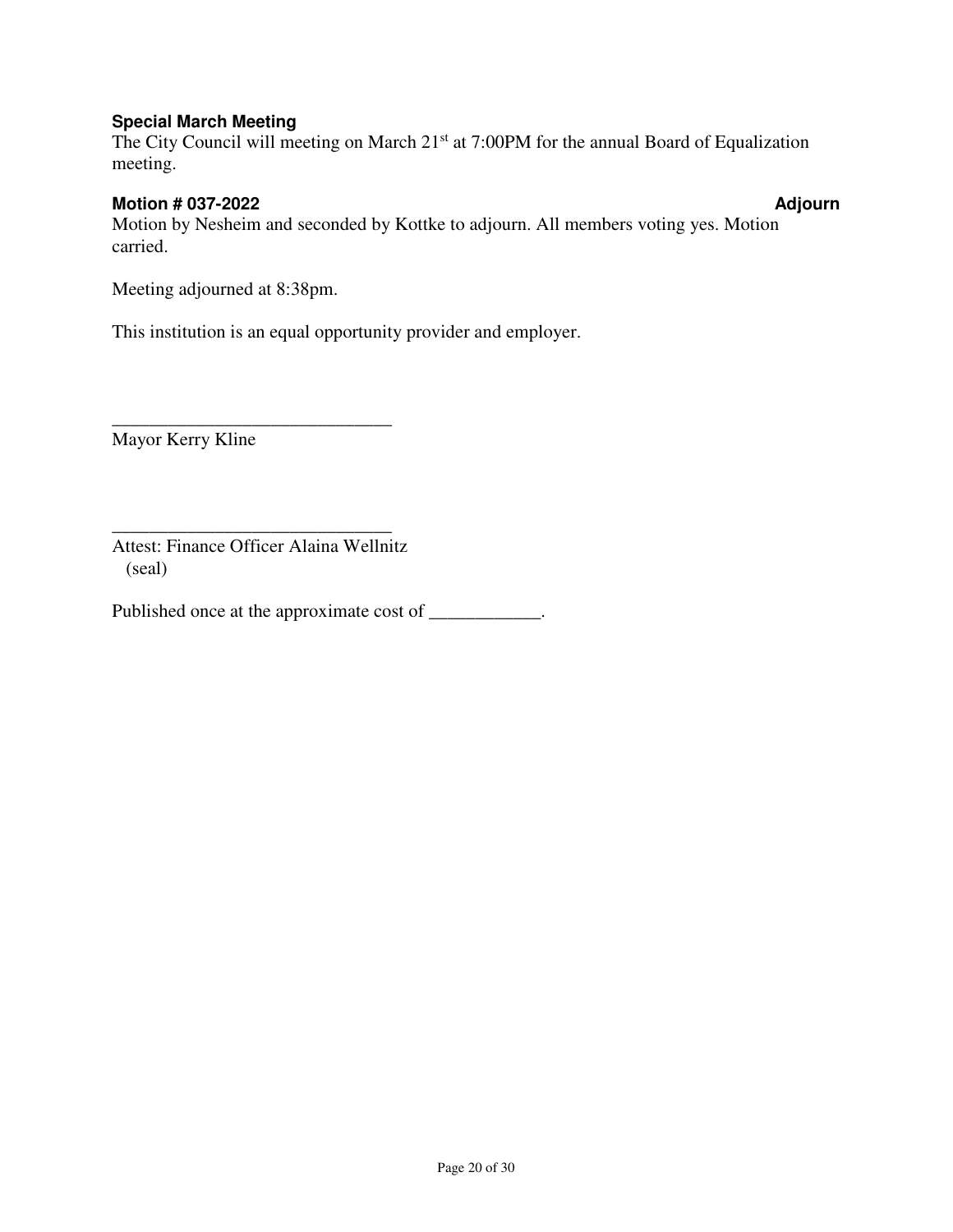### **City of Clark Board of Equalization Meeting March 21, 2022**

**Call to order**: The Clark City Council and School Board President Bob Steffen met in session on March  $21<sup>st</sup>$ , 2022 at 7:00 pm in the City Hall Community Room as the Board of Equalization.

**Council Members Present**: Nick Dalton, Shane Hagstrom, Melissa Nesheim, Brandon Kottke, Andrew Zemlicka, and School Board President Bob Steffens. Derrick Dohmann was absent.

**Others Present**: Mayor Kerry Kline, Finance Officer Alaina Wellnitz, Bill Krikac, City Attorney Chad Fjelland, Joe Herr, Ryan Easthouse, Dan Whalen, Jerome Nesheim, Jason & Kylie Steen, and Travis Ahrens.

Mayor Kline called the meeting to order at 7:00 pm.

Motion by Zemlicka and seconded by Kottke to adopt the agenda. All members voting yes. Motion carried.

All stood and recited the Pledge of Allegiance.

The Board of Equalization reviewed the assessment role and then heard the following appeals.

Parcel 5219: Lot 12, Block 6, Original Clark.

Owner Chelsi Paulson (not present), appealing structure value. Director of Equalization Jarvis Reidburn (not present) provided letter agreeing to 40% obsolescence until the remodel is complete.

Motion by Zemlicka and seconded by Hagstrom to appraise building value at \$45,785 with no change to land value. All members voting yes. Motion carried.

Parcel 5307: Lots 6 & 7, Block 13, Alberts Keeps First Addn.

Owner Kerry Kline, appealing structure value as "excellent". DOE Reidburn provided a letter agreeing to lower structure value to "above normal" and assessed the house value at \$213,136.

Motion by Zemlicka and seconded by Dalton to appraise house value at \$213,136 with no change to land value. All members voting yes. Motion carried.

#### Parcel 5418: Lots 10 & 11, Block 7, Conklins Addn.

Owner Ryan Easthouse, appealing the structure value, wishes it to remain the same as last year and comparable to similar in his area.

Motion by Steffen and seconded by Dalton to change appraisal back to 2021 value of \$156,079 with no changes in land value. All members voting yes. Motion carried.

#### Parcel 5475: Lots 3-5, Block 6, Hoskins Addn.

Owner Dan Whalen appealing square footage and house condition. DOE Reidburn provided a letter agreeing to the square footage discrepancy and changed the house condition from "excellent" to "above normal." With those changes, Reidburn agreed to a house value of \$143,407.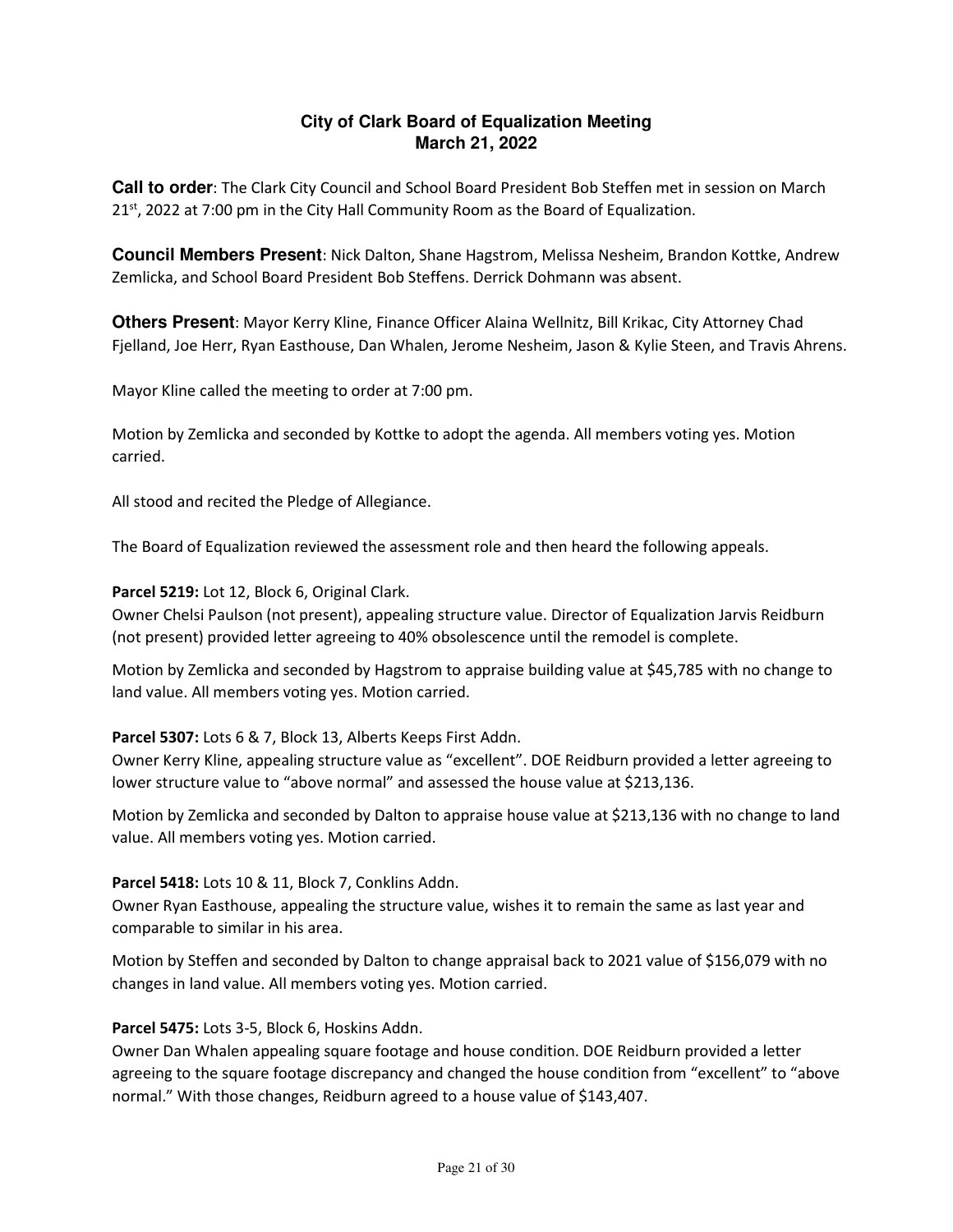Motion by Hagstrom and seconded by Kottke to assess the house value at \$143,407 with no changes in land value. All members voting yes. Motion carried.

Parcel 9052: N 162' of Ol B Heckmans Subdivision.

Owners Jerome and Melissa Nesheim appealing incorrect lot size and inconsistent house value with other comparables.

Motion by Dalton and seconded by Hagstrom to change lot value to \$10,000 and house value to \$282,500. All members voting yes. Motion carried.

Parcel 5640: N 25' of Lot 4 and all of Lot 3, Block 4, Subdivision of Outlot D. Owner Joe Herr appealing the house value at \$140,073 based on comparables and last year's assessment.

Motion by Steffens and seconded by Kottke to appraise house at \$90,000. All members voting yes. Motion carried.

Parcel 8186: W ½ of Ol 57 and W ½ of N 163.5' of Ol 58.

Owners Jason & Kylie Steen appealing inconsistent house and lot value at \$444,857 based on other comparables.

Motion by Dalton and seconded by Hagstrom to appraise the land value at \$10,000 and home value at \$300,000. All members voting yes. Motion carried.

Motion by Zemlicka and seconded by Dalton to approve the whole assessment role. All members voting yes. Motion carried.

Motion by Steffens and seconded by Kottke to adjourn. All members voting yes. Motion carried.

Meeting adjourned at 7:47 pm.

This institution is an equal opportunity provider and employer.

Mayor Kerry Kline

Attest: Finance Officer Alaina Wellnitz (seal)

\_\_\_\_\_\_\_\_\_\_\_\_\_\_\_\_\_\_\_\_\_\_\_\_\_\_\_\_\_\_

\_\_\_\_\_\_\_\_\_\_\_\_\_\_\_\_\_\_\_\_\_\_\_\_\_\_\_\_\_\_

Published once at the approximate cost of \_\_\_\_\_\_\_\_\_\_\_\_.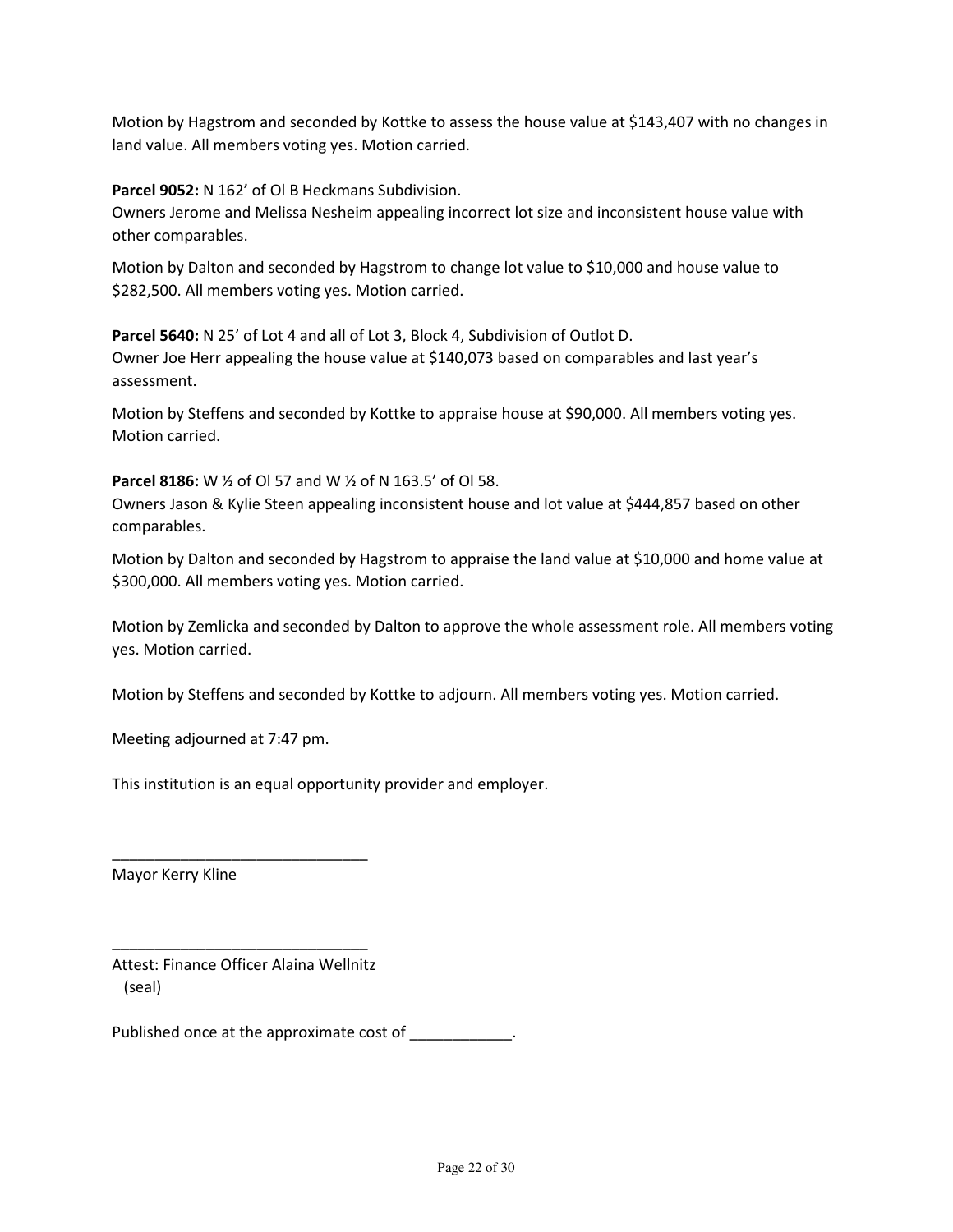### **City of Clark Council Meeting March 21, 2022**

**Call to order**: The Clark City Council met in session on March 21<sup>st</sup>, 2022 at 7:00 pm in the City Hall Community Room.

**Council Members Present**: Nick Dalton, Shane Hagstrom, Melissa Nesheim, Brandon Kottke and Andrew Zemlicka. Absent was Derrick Dohmann.

**Others Present**: Mayor Kerry Kline, Finance Officer Alaina Wellnitz, City Attorney Chad Fjelland, Bill Krikac, Police Chief Jeremy Wellnitz, Travis Ahrens, David Lewis, Dave Adam, Cindy Fecko, Casandra Koistinen, Kristin Vandersnick, Greg Janisch, and Warren Brandlee.

Mayor Kline called the meeting to order at 7:48 pm.

#### **Motion # 038-2022 Adopt Agenda 100 Adopt Agenda 100 Adopt Agenda 100 Adopt Agenda 100 Adopt Agenda 100 Adopt Agenda**

### Motion by Kottke and seconded by Zemlicka to adopt the agenda. All members voting yes. Motion carried.

There was no public input.

#### **Choose Clark County**

Kirstin Vandersnick spoke on behalf of Choose Clark County regarding upcoming housing projects. The council agreed to provide Choose Clark County with a lot for their first housing project. Details of the project and sale of said lot will be provided at the April  $4<sup>th</sup>$  meeting.

#### **Highway Safety Grant**

Police Chief Jeremy Wellnitz spoke to the council about the Highway Safety Grant which funds law enforcement overtime. Overtime will be granted after 40 hours of monitoring traffic for speeding, seat belt violations, DUIs, and other public safety violations.

### **Motion # 039-2022 Operations Manual**

Motion by Dalton and seconded by Nesheim to approve changes to the City of Clark Operations Manual to allow the Police Department to be eligible for overtime when performed under the scope of the Highway Safety grant. All members voting yes. Motion carried.

#### **Flat Iron Park**

Dave Adam of the Clark American Legion spoke to the council about new additions to Flat Iron Park, including a new sidewalk and an urn-type structure for flag ashes. The Legion representatives will be back for the May meeting with a formal proposal and will ask for a donation from the City at that time.

#### **Motion # 040-2022 Heather's Bistro** *Motion # 040-2022*

Motion by Hagstrom and seconded by Kottke to approve a wine and malt beverage license for Heather's Bistro. All members voting yes. Motion carried.

### **ARPA Grant**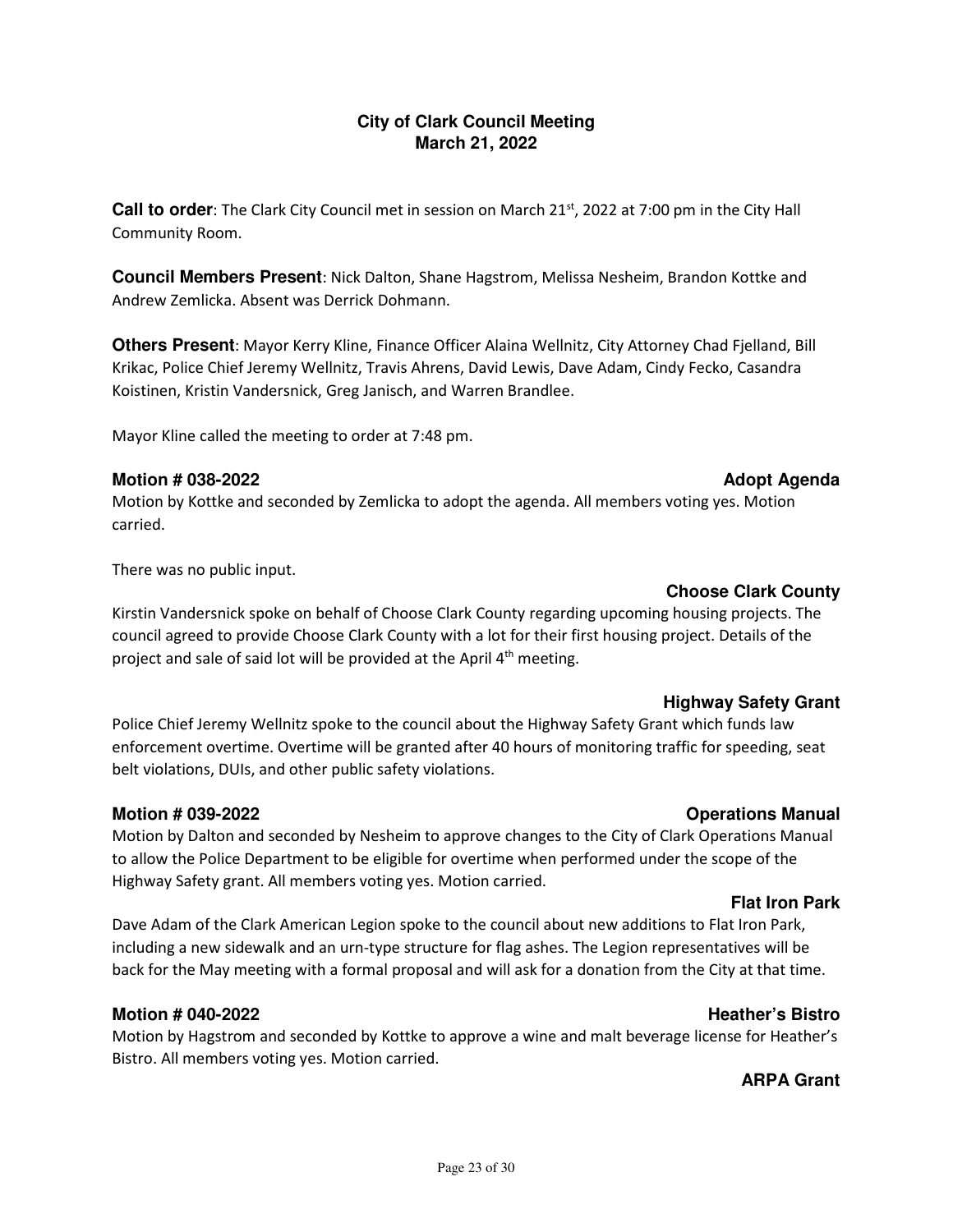Finance Officer Alaina Wellnitz advised the council of the DANR's decision to approve a portion of the funds requested by the City of Clark in the Drinking Water Facilities Funding application. DANR requested the project be downsized to \$8,035,000 from the original request of \$12,245,000. The City of Clark is eligible for a 50% grant match if the project is downsized accordingly. Water surcharges will need to be increased in order for the City to be eligible for the grant. Helms and Associates re-scoped the project to focus on replacing the drinking water system on the south side of Clark and 5000 feet of pipe on the north side. The council agreed to the new project specs. Wellnitz will report back to  $1<sup>st</sup>$ District to get the updated plans to the Board of Water and Natural Resources in time for their April meeting.

#### **Motion # 041-2022 2022 Dump Fees**

Motion by Nesheim and seconded by Zemlicka to approve the updated fees for the City Dump. Those in favor were Zemlicka, Nesheim, and Dalton. Opposed were Kottke and Hagstrom. Motion passed due to majority vote.

#### **Motion # 042-2022 Adjourn 2010 12:00:00 Adjourn 2010 12:00:00 Adjourn 20:00:00 Adjourn 20:00:00 Adjourn 20:00**

Motion by Dalton and seconded by Nesheim to adjourn. All members voting yes. Motion carried.

Meeting adjourned at 9:02 pm.

This institution is an equal opportunity provider and employer.

Mayor Kerry Kline

Attest: Finance Officer Alaina Wellnitz (seal)

\_\_\_\_\_\_\_\_\_\_\_\_\_\_\_\_\_\_\_\_\_\_\_\_\_\_\_\_\_\_

\_\_\_\_\_\_\_\_\_\_\_\_\_\_\_\_\_\_\_\_\_\_\_\_\_\_\_\_\_\_

Published once at the approximate cost of \_\_\_\_\_\_\_\_\_\_\_\_.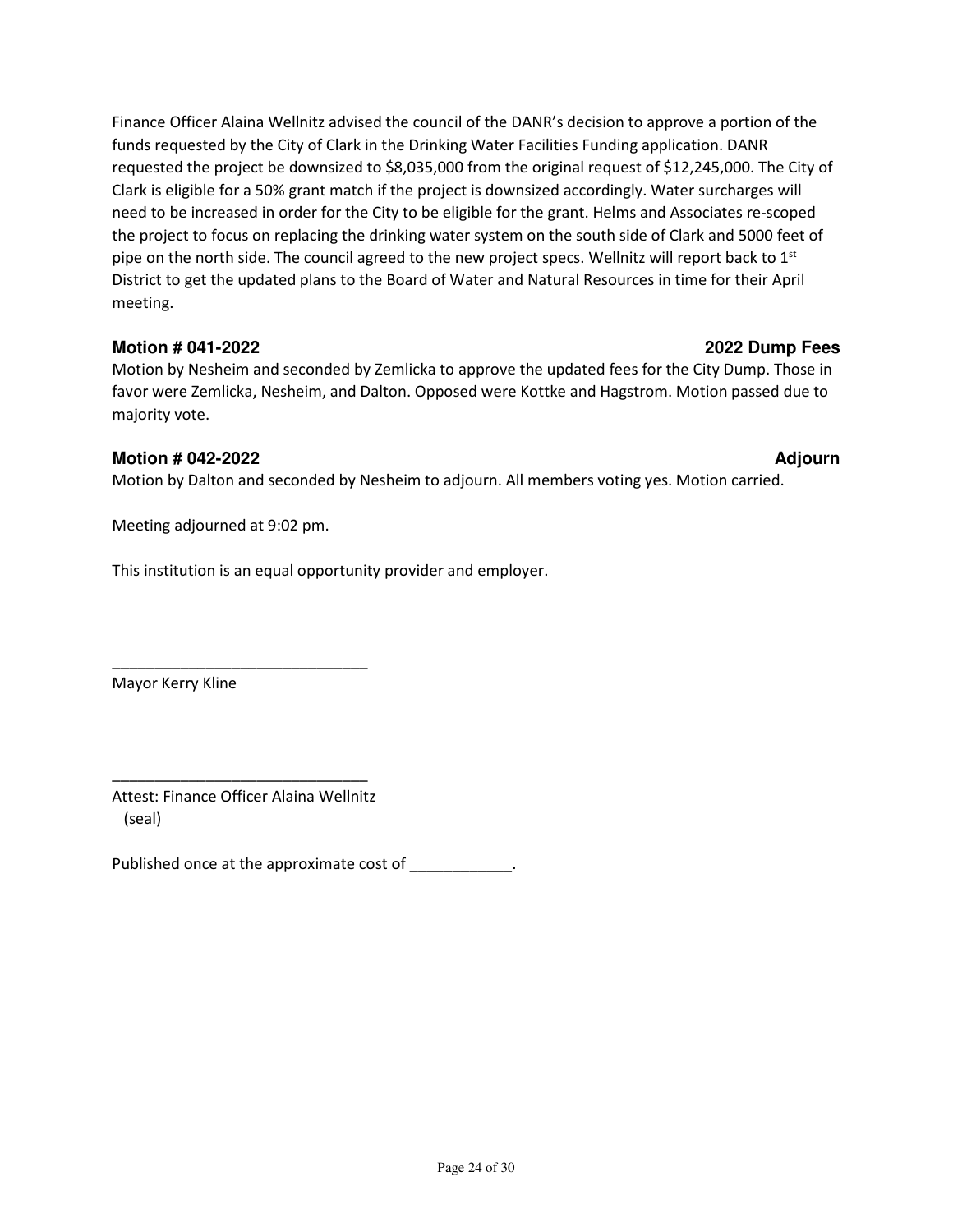### **City of Clark Board of Adjustment Meeting April 4th, 2022**

**Call to order**: The Clark City Council met in session as the Board of Adjustment on April 4<sup>th</sup>, 2022 at 7:00 pm in the City Hall Community Room.

**Council Members Present**: Nick Dalton, Derrick Dohmann, Shane Hagstrom, Melissa Nesheim, Brandon Kottke, and Andrew Zemlicka.

**Others Present**: Mayor Kerry Kline, Finance Officer Alaina Wellnitz, Bill Krikac, City Attorney Chad Fjelland, Darin Altfillisch, Mike Cook, Tammy Rusher, Adam and Allison Imberi, Jerome Nesheim, Joe Herr, Jason Steen, Terry Schlagel, Rod Foster, and Sara Gjerde.

Mayor Kline called the meeting to order at 7:00pm.

#### **Imberi Conditional Use Application**

Adam and Allison Imberi applied for a conditional use permit to allow them to house chickens on their property. All required notices have been published and mailed. No comments heard either for or against the application. Board finds applicant meets requirements of Clark City Code.

Motion by Nesheim and seconded by Hagstrom to approve the conditional use application for the Imberi family to raise chickens on their property. All members voting yes. Motion carried.

Motion by Zemlicka and seconded by Kottke to adjourn the Board of Adjustment meeting. All members voting yes. Motion carried.

Meeting adjourned at 7:04 pm.

This institution is an equal opportunity provider and employer.

Mayor Kerry Kline

Attest: Finance Officer Alaina Wellnitz (seal)

\_\_\_\_\_\_\_\_\_\_\_\_\_\_\_\_\_\_\_\_\_\_\_\_\_\_\_\_\_\_

\_\_\_\_\_\_\_\_\_\_\_\_\_\_\_\_\_\_\_\_\_\_\_\_\_\_\_\_\_\_

Published once at the approximate cost of \_\_\_\_\_\_\_\_\_\_\_\_.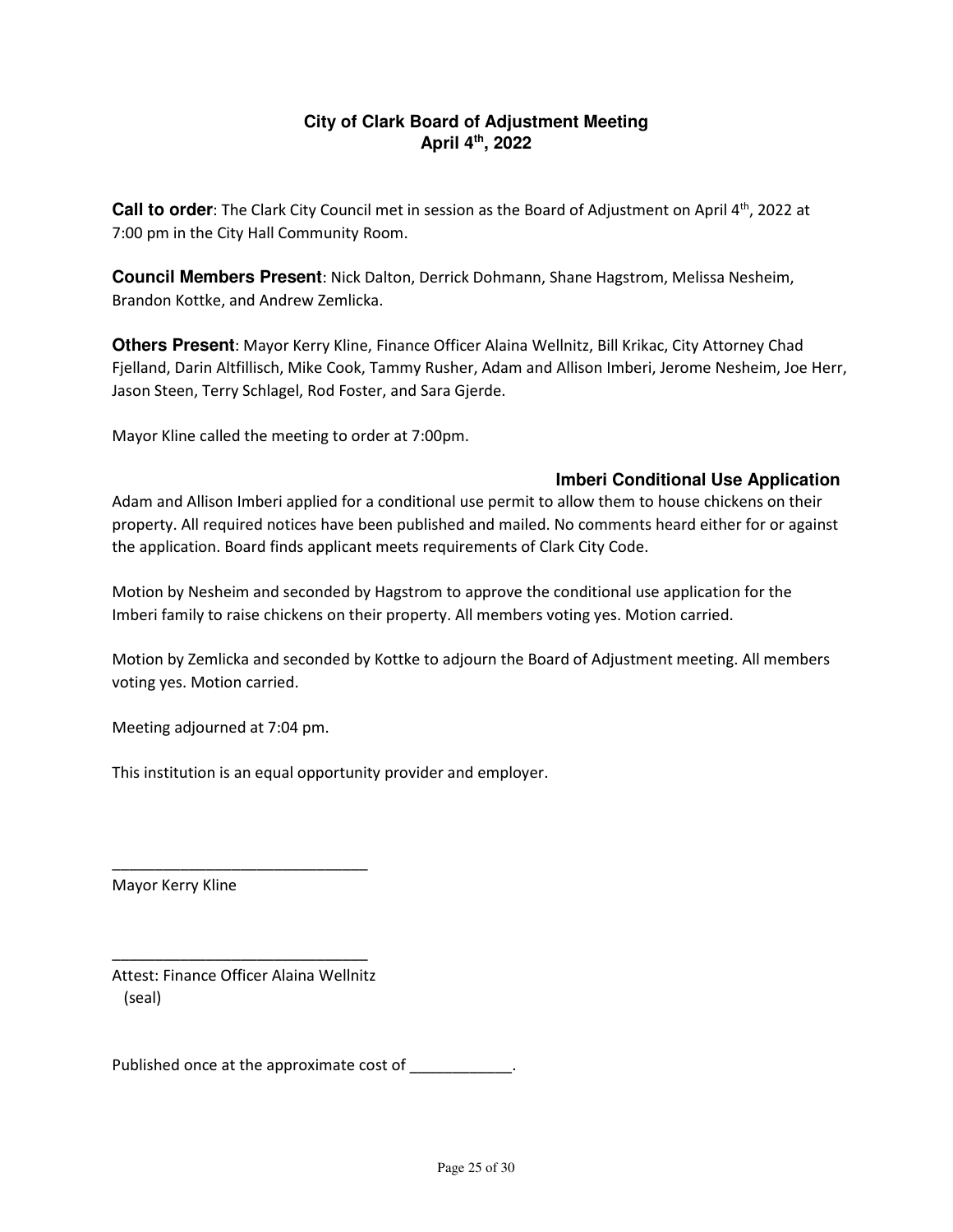#### **City of Clark Council Meeting April 4th, 2022**

**Call to order**: The Clark City Council met in session on April 4th, 2022 at 7:00 pm in the City Hall Community Room.

**Council Members Present**: Nick Dalton, Derrick Dohmann, Shane Hagstrom, Melissa Nesheim, Brandon Kottke, and Andrew Zemlicka.

**Others Present**: Mayor Kerry Kline, Finance Officer Alaina Wellnitz, Bill Krikac, City Attorney Chad Fjelland, Darin Altfillisch, Mike Cook, Tammy Rusher, Travis Ahrens, Adam and Allison Imberi, Jerome Nesheim, Joe Herr, Jason Steen, Terry Schlagel, Rod Foster, and Sara Gjerde.

Mayor Kline called the meeting to order at 7:04 pm.

### **Motion # 043-2022 Adopt Agenda 10.000 Motion # 043-2022 Adopt Agenda**

Motion by Zemlicka and seconded by Nesheim to adopt the agenda. All members voting yes. Motion carried.

All stood and recited the Pledge of Allegiance.

There was no public input.

### **Land Auction**

City Attorney Chad Fjelland started the land auction with Parcel 1, Lots 4 and 5 of Schmidt's Addition. Minimum bid started at \$27,900 with no bidders. Joe Herr, Jerome Nesheim, and Jason Steen offered \$22,000. Parcel 2 up for bidding was Lot 3 Olson's Addition (former Community Garden). Bidding started at \$5000 with no bidders. Jerry Bowers offered \$2000. Parcel 3 up for bidding was the south 115' of Lot 11, Block 7, W H Lamb's Addition. Bidding started at \$5000 with one bidder, Sara Gjerde. Fjelland advised the interested parties that the council will meet in executive session to decide whether or not to accept the bids.

## **Motion # 044-2022 Water and Sewer Repair Bids**

Motion by Hagstrom and seconded by Dohmann to accept the bid from Forest Excavating for water and sewer bids. All members voting yes. Motion carried.

# **Motion # 045-2022** Solid Waste Collection Bids **Solid Waste Collection Bids**

Motion by Dohmann and seconded by Dalton to accept the bid from Cook's Wastepaper and Recycling for solid waste collection. All members voting yes. Motion carried. Mike Cook was present to answer any questions.

Darin Altfillisch advised the council that the dump will be opening on April 9<sup>th</sup>, weather permitting. Frank Cali will be the new dump attendant. Drainage costs for Jim Freeze's property were discussed. The Golf

**Department Updates**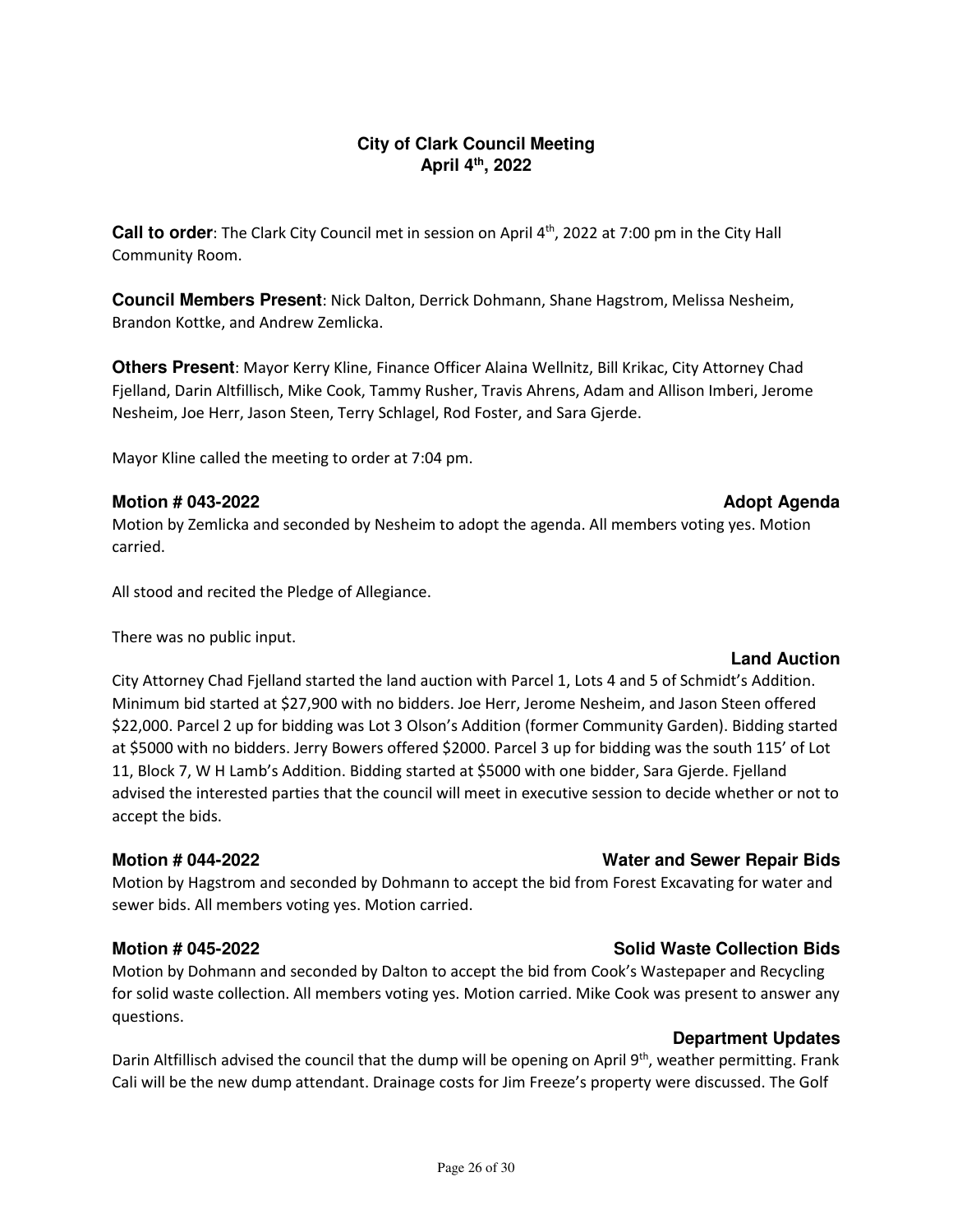Course opened on April 4<sup>th</sup>. Summer Recreation sign up was March 30<sup>th</sup> and brought in roughly \$11,000 with 118 families in attendance.

### **Motion # 046-2022** Camping Fees **Camping Fees**

Motion by Hagstrom and seconded by Zemlicka to raise the camping fees at Dickinson Park to \$20 a night. All members voting yes. Motion carried.

## **Hay Land Auction**

Rod Foster was present to bid on baling the city owned hay land which consists of 30 acres, commonly referred to as the "East Pasture", and 20 acres by the retention pond. Foster bid \$3000 for the East Pasture and \$1500 for the retention pond hay land.

### **Motion # 047-2022 East Pasture Hay Land Agreement**

Motion by Hagstrom and seconded by Zemlicka to approve the bid from Rod Foster for \$3000 to bale the East Pasture and authorize Mayor Kline to sign the lease agreement. All members voting yes. Motion carried.

### **Motion # 048-2022 Retention Pond Hay Land Agreement**

Motion by Dalton and seconded by Zemlicka to approve the bid from Rod Foster for \$1500 to bale the hay land by the retention pond and authorize Mayor Kline to sign the lease agreement. All members voting yes. Motion carried.

Finance Officer Alaina Wellnitz and Clark School Superintendent Travis Ahrens presented the council with a five year lease for the softball field.

## **Motion # 049-2022 Approve Softball Lease**

Motion by Kottke and seconded by Dalton to approve the softball field lease between the Clark School and the City of Clark. All members voting yes. Motion carried.

Motion by Dohmann and seconded by Dalton to approve the transfer of Parcel 5609 (West 30' of lot 5 and all of lots 6 & 7, Block 12, Brown and Wares Addition) to Choose Clark County with the condition that the City will recoup payment of the lot upon sale of the house. All members voting yes. Motion carried.

### **ARPA Grant**

Finance Officer Wellnitz advised the council that the Board of Water and Natural Resources will be considering the City's application for the Drinking Water System Improvement project during their meeting April 12-13. Wellnitz but plans on virtually attending the meeting to speak on behalf of the project.

### **Motion # 051-2022 Approve Meeting Minutes**

Motion by Nesheim and seconded by Kottke to approve the March meeting minutes. All members voting yes. Motion carried.

### **Motion # 052-2022 Approve Financials**

# **Motion # 050-2022 Choose Clark County**

**Softball Field Lease** 

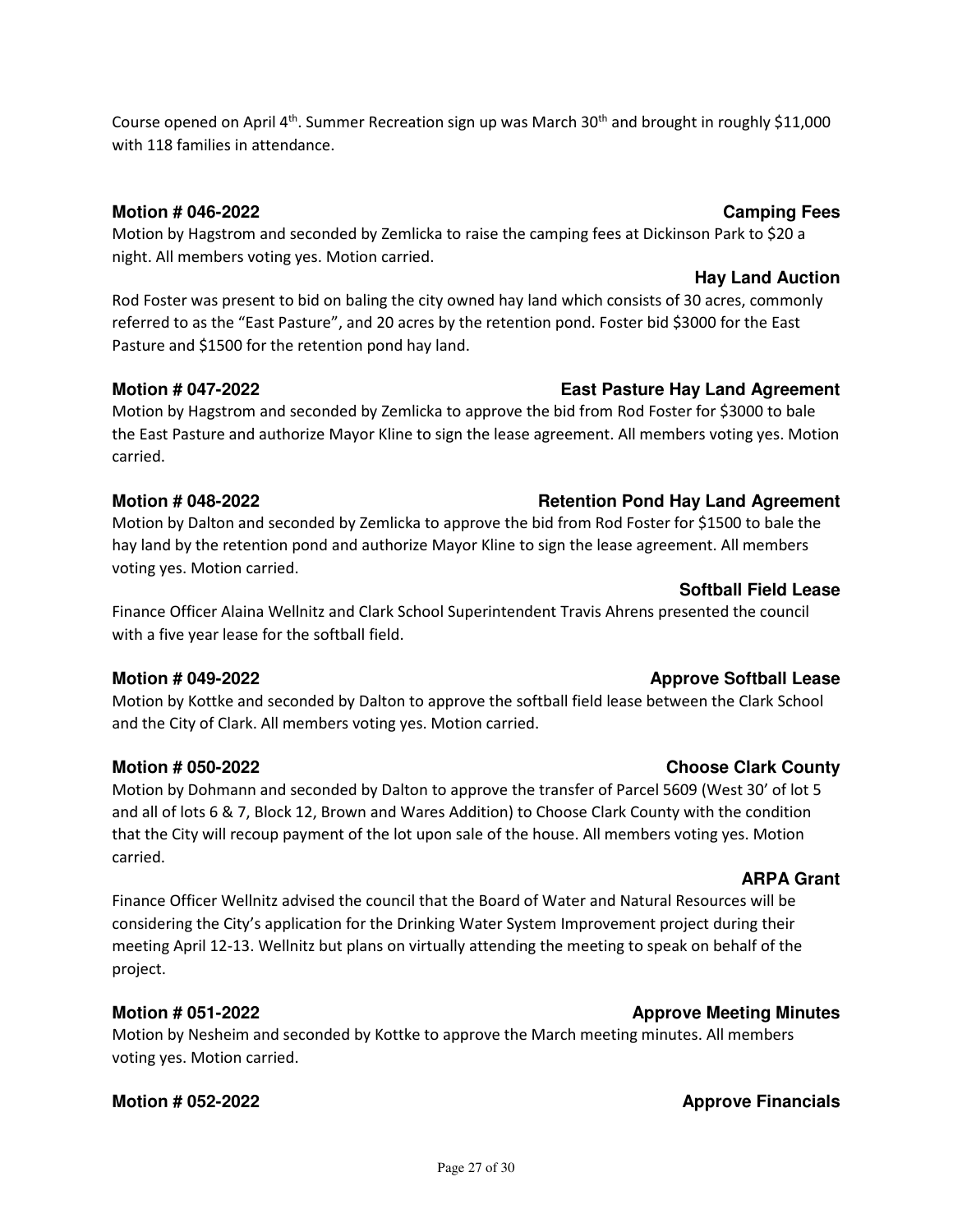Motion by Zemlicka and seconded by Hagstrom to approve the April financial reports. All members voting yes. Motion carried.

#### Motion # 053-2022 **Approve Claims Approve Claims**

Motion by Dohmann and seconded by Hagstrom to approve the following claims. All members voting yes. Motion carried.

| #     | To                              | For                | <b>Amount</b>   |
|-------|---------------------------------|--------------------|-----------------|
| 29570 | Clark Rural Water System        | materials          | \$<br>12,299.00 |
| 2606  | City of Clark                   | utilities          | \$<br>202.90    |
| 29571 | Cook's Wastepaper and Recycling | March garbage      | \$<br>7,271.10  |
| 29574 | Northwestern Energy             | utilities          | \$<br>1,405.53  |
| 2607  | Quill                           | supplies           | \$<br>409.60    |
| 29573 | <b>Star Laundry</b>             | rags and rugs      | \$<br>276.87    |
| 2608  | <b>Amazon Capital Services</b>  | supplies and books | \$<br>225.89    |
| 29579 | <b>Clark Building Center</b>    | fire dept supplies | \$<br>284.45    |
| 29572 | 212 Truck and Trailer Repair    | parts              | \$<br>16.10     |
| 29578 | Tara Thomas                     | travel expenses    | \$<br>47.60     |
| 29580 | Northwestern Energy             | utilities          | \$<br>8,795.35  |
|       |                                 |                    |                 |

# MARCH CLAIMS

## MARCH PAYROLL VOUCHERS

| #         | To                                  | For                             | Amount |          |
|-----------|-------------------------------------|---------------------------------|--------|----------|
| 2611      | <b>EFTPS</b>                        | Payroll Taxes                   | \$     | 3,411.80 |
| 26576     | <b>Child Support Payment Center</b> | Child Support                   | \$     | 352.62   |
| 29577     | SD Retirement Systems               | <b>Retirement Contributions</b> | \$     | 3,575.84 |
| Payroll   | Mayor                               | payroll                         | \$     | 221.58   |
| 3/22/2022 | Finance Office                      | payroll                         | \$     | 2,145.25 |
|           | Govt Bldg                           | payroll                         | \$     | 102.88   |
|           | Police                              | payroll                         | \$     | 3,894.62 |
|           | <b>Streets</b>                      | payroll                         | \$     | 4,196.30 |
|           | Sewer                               | payroll                         | \$     | 1,406.21 |
|           | Water                               | payroll                         | \$     | 1,406.49 |
|           | Transit                             | payroll                         | \$     | 338.53   |
|           | Clubhouse                           | payroll                         | \$     | 525.60   |
|           | Library                             | payroll                         | \$     | 549.80   |

# APRIL CLAIMS (04 22 CLMS)

| <b>Wellmark BCBS</b>       | insurance               |   | 6,963.88 |
|----------------------------|-------------------------|---|----------|
| <b>Pitney Bowes</b>        | meter rental            |   | 162.00   |
| A & B Business Solutions   | copier                  | S | 57.00    |
| Zimco Supply Co.           | fertilizer and chemical |   | 5,491.57 |
| Kevin Zobel                | door installation       | S | 351.10   |
| <b>Cardmember Services</b> | credit card purchases   |   | 1,190.70 |
| <b>Share Corporation</b>   | chemicals               |   | 6,089.84 |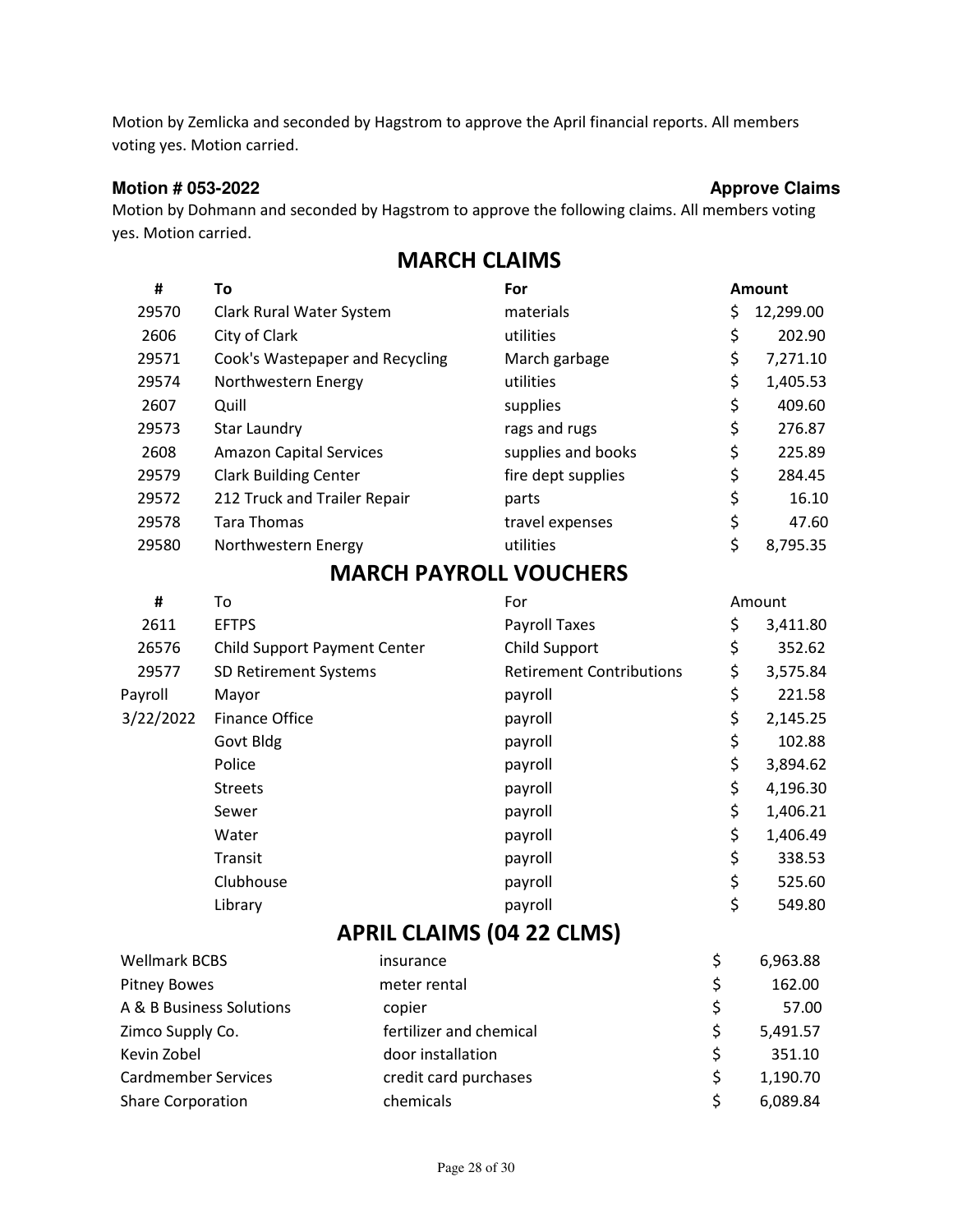| <b>Vision Service Plan</b>             | insurance               | \$<br>385.57    |
|----------------------------------------|-------------------------|-----------------|
| <b>Principal Financial Group</b>       | insurance               | \$<br>42.91     |
| Delta Dental                           | insurance               | \$<br>1,169.85  |
| <b>Treetop Products Inc</b>            | picnic tables           | \$<br>3,546.40  |
| JBs Auto Repair                        | squad repairs           | \$<br>2,098.65  |
| Hendrickson Heating and Cooling        | walk in cooler          | \$<br>622.45    |
| <b>Banyon Data Systems</b>             | software                | \$<br>2,075.00  |
| <b>Colonial Research Chem</b>          | chemicals               | \$<br>866.84    |
| Quill                                  | supplies                | \$<br>424.66    |
| <b>AT&amp;T Mobility</b>               | utilities               | \$<br>125.89    |
| SDPAA                                  | insurance               | \$<br>42,250.03 |
| <b>Rural Development</b>               | sewer 2 loan            | \$<br>1,307.00  |
| <b>Rural Development</b>               | sewer 1 loan            | \$<br>787.00    |
| Rural Development                      | water loan              | \$<br>908.00    |
| <b>US Bank Corporate Trust</b>         | <b>SRF Loan</b>         | \$<br>6,940.29  |
| <b>Clark County Historical Society</b> | subsidy                 | \$<br>577.00    |
| <b>Woodring Plumbing</b>               | water fountain repairs  | \$<br>1,015.31  |
| Eric Brush                             | lunches                 | \$<br>28.00     |
| A-I Computer Solutions                 | computer repairs        | \$<br>119.98    |
| <b>Star Laundry</b>                    | rags and rugs           | \$<br>79.19     |
| Darin Altfillisch                      | lunches                 | \$<br>28.00     |
| <b>US Foods</b>                        | food and supplies       | \$<br>1,390.44  |
| Clark Ace Hardware                     | supplies                | \$<br>614.53    |
| Mack's Standard                        | gas and oil             | \$<br>369.50    |
| <b>Clark County Courier</b>            | advertising             | \$<br>621.97    |
| <b>ITC</b>                             | utilities               | \$<br>614.37    |
| <b>Sturdevants Auto Parts</b>          | parts                   | \$<br>166.84    |
| <b>Oscars Machine Shop</b>             | parts                   | \$<br>49.16     |
| Menards                                | Pothole patch           | \$<br>100.80    |
|                                        | <b>PAYROLL VOUCHERS</b> |                 |
| <b>EFTPS</b>                           | <b>Payroll Taxes</b>    | \$<br>3,681.41  |
| 4/5/2022 Payroll                       |                         |                 |
| Mayor                                  | payroll                 | \$<br>271.58    |
| <b>Finance Office</b>                  | payroll                 | \$<br>2,314.03  |
| Govt Bldg                              | payroll                 | \$<br>84.17     |
| Police                                 | payroll                 | \$<br>4,534.62  |
| <b>Streets</b>                         | payroll                 | \$<br>4,342.09  |
| Sewer                                  | payroll                 | \$<br>1,531.12  |
| Water                                  | payroll                 | \$<br>1,531.41  |
| Transit                                | payroll                 | \$<br>353.92    |
| Pool                                   | payroll                 | \$<br>108.00    |
| Clubhouse                              | payroll                 | \$<br>685.18    |